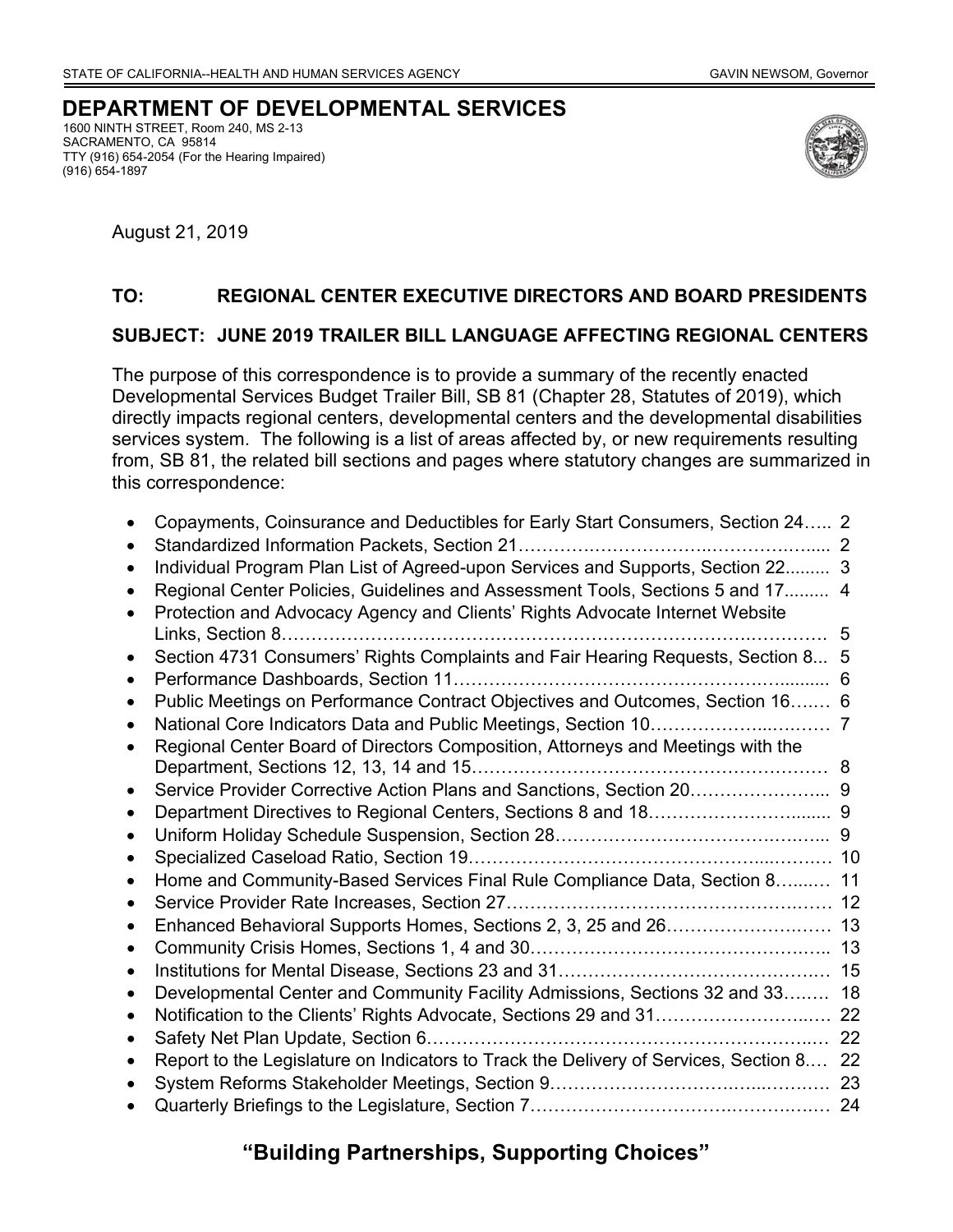Regional Center Executive Directors and Board Presidents August 21, 2019 Page two

The changes made by SB 81 became effective June 27, 2019, unless otherwise specified. While this correspondence provides a high-level summary of SB 81, a complete and thorough review of the bill is imperative for regional centers' statutory compliance. Clarifying information regarding implementation of SB 81 is included in several areas below. Regional centers should continue to educate their communities regarding these legislative changes.

## **Copayments, Coinsurance and Deductibles for Early Start Consumers**

TBL Section 24: Welfare and Institutions Code<sup>1</sup> Section 4659.1 was amended to state if a service or support provided pursuant to a consumer's individualized family service plan under the California Early Intervention Services Act (Title 14, Government Code) is paid for, in whole or in part, by the health care service plan or health insurance policy of the consumer's parent, guardian, or caregiver, the regional center must pay any applicable copayment, coinsurance, or deductible associated with the service or support for which the parent, guardian, or caregiver is responsible if both of the following conditions are met:

- 1. The consumer is covered by their parent's, guardian's, or caregiver's health care service plan or health insurance policy.
- 2. There is no other third party having liability for the cost of the service or support, as provided in Section 4659(a) and Article 2.6 (commencing with Section 4659.10).

*Implementation: Consideration of a family's annual income is no longer a requirement when paying for copayments, coinsurance or deductibles pursuant to Section 4659.1(c). Regional centers must use the following service sub codes for copayments, coinsurance and deductibles.* 

- *Copayments: sub code must begin with 'ICP'*
- *Coinsurance: sub code must begin with 'ICI'*
- *Deductibles: sub code must begin with 'DEDI'*

Analyst must be made using service code 612 and a sub code that begins with 'ICP'. *To ensure purchases are eligible for federal reimbursement, copayment, coinsurance and deductible purchases must be made using the service code appropriate for the type of service/provider. For example, a copayment for a service provided by a Behavior Analyst must be made using service code 612 and a sub code that begins with 'ICP'. All copayments, coinsurance and deductible purchases must use these service/sub code combinations. Compliance with this section will be monitored through the Department's fiscal audits of regional centers.* 

## **Standardized Information Packets**

TBL Section 21: Section 4642 was amended to require the Department to create, with stakeholder input, standardized information packets to be provided to any person

 $\overline{a}$ <sup>1</sup> All citations are to the Welfare and Institutions Code unless otherwise noted.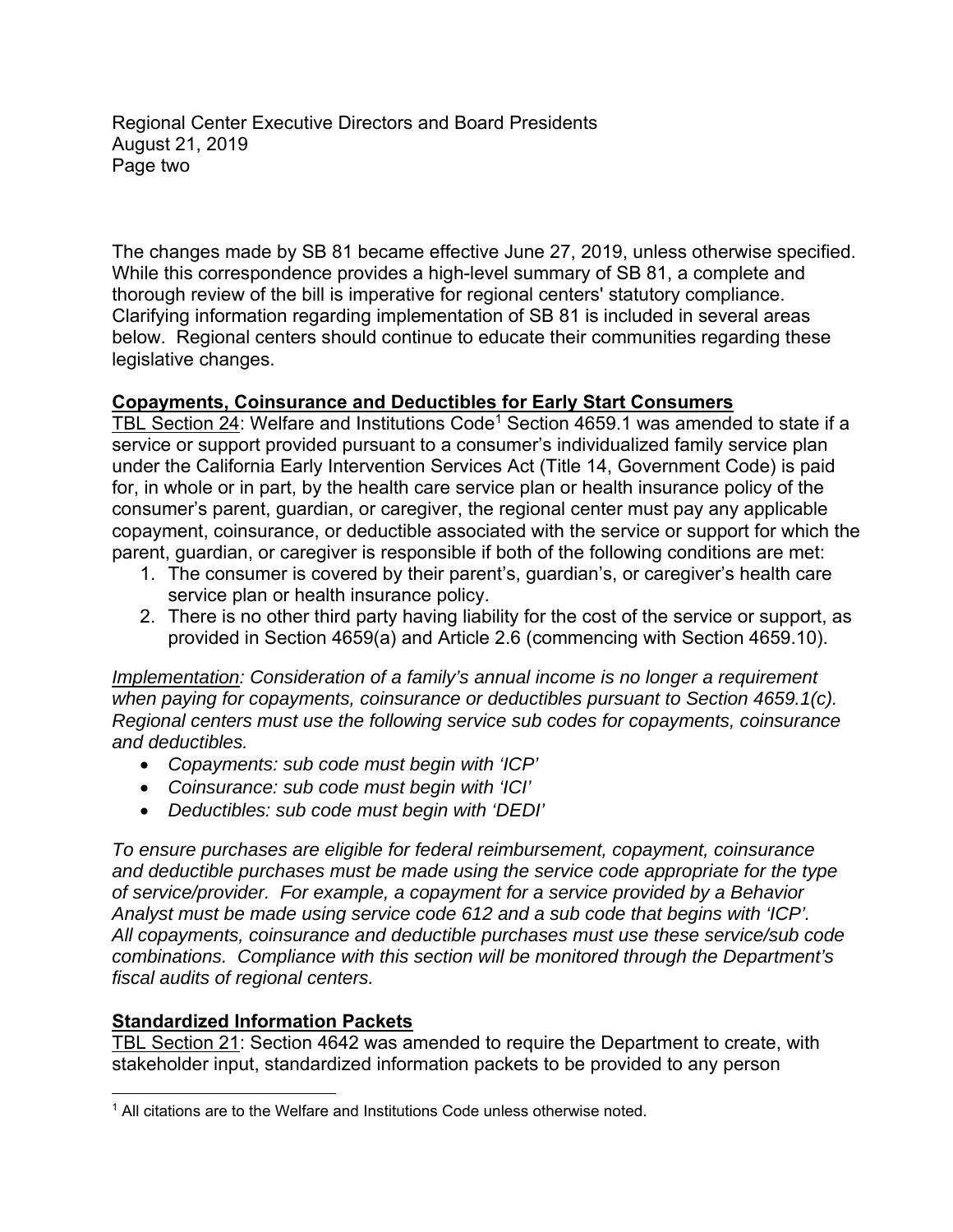Regional Center Executive Directors and Board Presidents August 21, 2019 Page three

seeking services from a regional center. There must be one information packet related to services provided under the California Early Intervention Services Act and another information packet related to services provided under the Lanterman Developmental Disabilities Services Act (Lanterman Act). The information packets must be translated to provide language access, as required by state and federal law, must be available in alternative formats and alternative modes of communication, as required by federal law, and must include, at a minimum, all of the following:

- An overview of the regional center system.
- A resource guide for consumers and their families.
- Information on consumer rights.
- Contact information for the regional center, the Department, the office of clients' rights advocacy and the protection and advocacy agency specified in Division 4.7 (commencing with Section 4900).

Each regional center must distribute the information packets at intake, upon transfer to receiving services under the Lanterman Act, and upon request. Regional centers must begin distributing the information packets within 60 days following the Department providing the information packets and issuing directives regarding the distribution of the information packets. In addition to, and not in lieu of, this requirement, each regional center must post the full content of the most updated information packet on its internet website.

*Implementation: The Department will work with stakeholders, including the Association of Regional Center Agencies and Disability Rights California, to obtain input on the development of standardized information packets for Early Start and Lanterman Act services. Additional information is forthcoming.* 

#### **Individual Program Plan List of Agreed-upon Services and Supports**

TBL Section 22: Section 4646 was amended to require an authorized representative of the regional center, at the conclusion of an individual program plan meeting, to provide to the consumer, in written or electronic format, a list of the agreed-upon services and supports, and, if known, the projected start date, the frequency and duration of the services and supports, and the provider. The authorized representative of the regional center must sign the list of agreed-upon services and supports at that time. The consumer, or when appropriate, the consumer's parent, legal guardian, conservator, or authorized representative must sign the list of agreed-upon services and supports prior to its implementation.

The consumer, or when appropriate, the consumer's parent, legal guardian, conservator, or authorized representative, may elect to delay receipt of the list of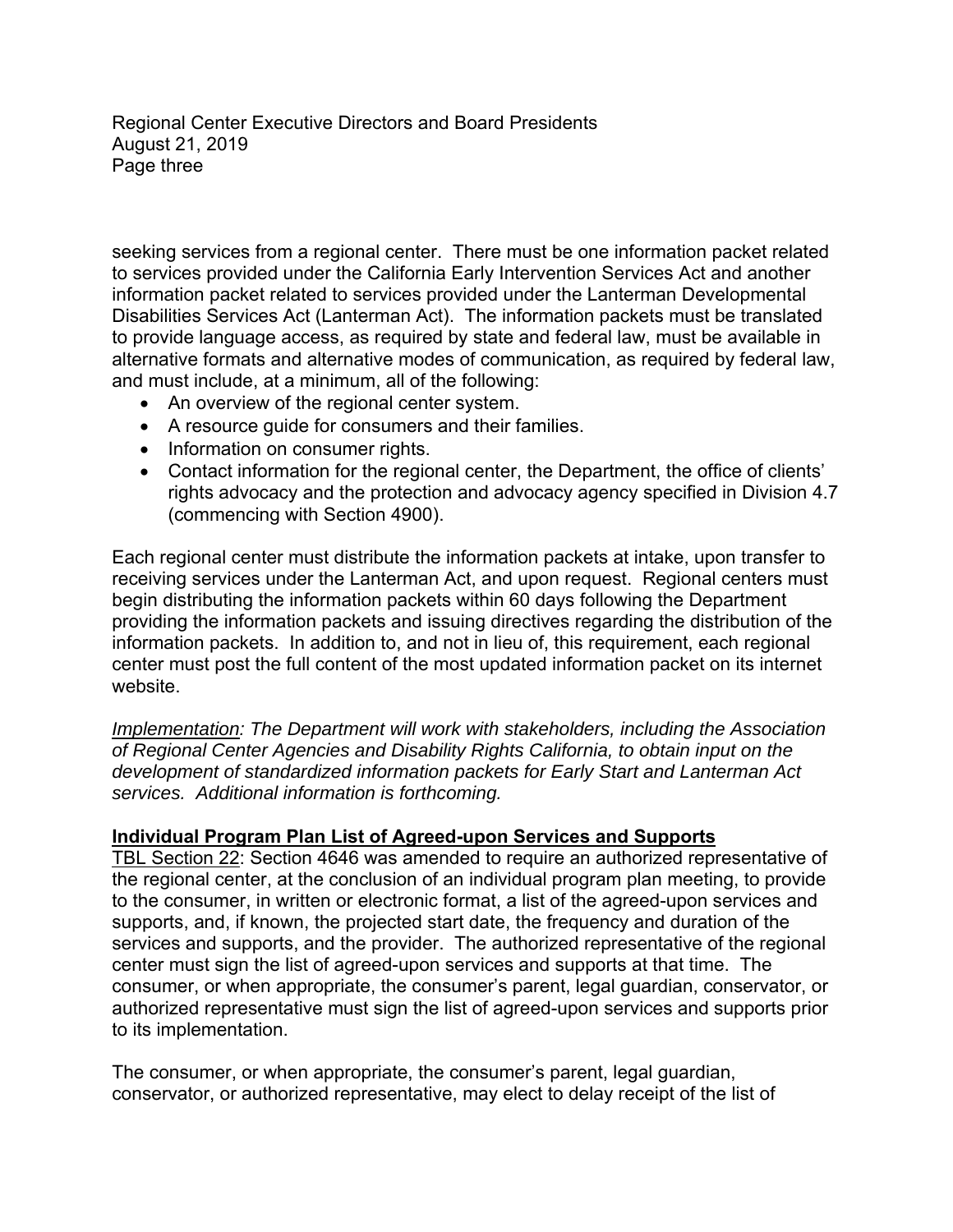Regional Center Executive Directors and Board Presidents August 21, 2019 Page four

agreed-upon services and supports pending final agreement, as described in Section 4646(g). If a final agreement regarding the services and supports to be provided to the consumer cannot be reached at a program plan meeting, then a subsequent program plan meeting must be convened within 15 days, or later at the request of the consumer or, when appropriate, the parents, legal guardian, conservator, or authorized representative or when agreed to by the planning team. The list of the agreed-upon services and supports signed by the authorized representative of the regional center must be provided, in writing or electronically, at the conclusion of the subsequent program plan meeting, and must be provided in the native language of the consumer, or the consumer's parent, legal guardian, conservator, or authorized representative.

Regional centers must provide alternative communication services, including providing copies of the list of services and supports, and the individual program plan in the native language of the consumer or the consumer's family, legal guardian, conservator, or authorized representative, or both, as required by Sections 11135 to 11139.8, inclusive, of the Government Code and implementing regulations.

*Implementation: Effective June 27, 2019, a list of agreed-upon services and supports must be provided to the consumer, parent, legal guardian, conservator or authorized representative at the conclusion of each individual program plan meeting, and the list must be signed by a regional center representative and the consumer, parent, legal guardian, conservator or authorized representative prior to implementation.* 

#### **Regional Center Policies, Guidelines and Assessment Tools**

TBL Section 5: Section 4434 was amended to require the Department to collect and review, in addition to purchase of service policies and other policies and guidelines, any assessment tools utilized by regional centers when determining the service needs of a consumer. This section also requires the Department to confirm that purchase of service policies and other policies, guidelines, or assessment tools utilized by regional centers when determining the service needs of a consumer are available to the public, as required by Section 4629.5(b)(5).

TBL Section 17: Section 4629.5 was amended to require each regional center to post on its internet website any policies, guidelines, or regional center-developed assessment tools used to determine the transportation, personal assistant, or independent or supported living service needs of a consumer.

**Implementation: The Department will send regional centers a subsequent** *correspondence by September 30, 2019, regarding the process for collecting and reviewing assessment tools that are utilized when determining the service needs of a consumer.*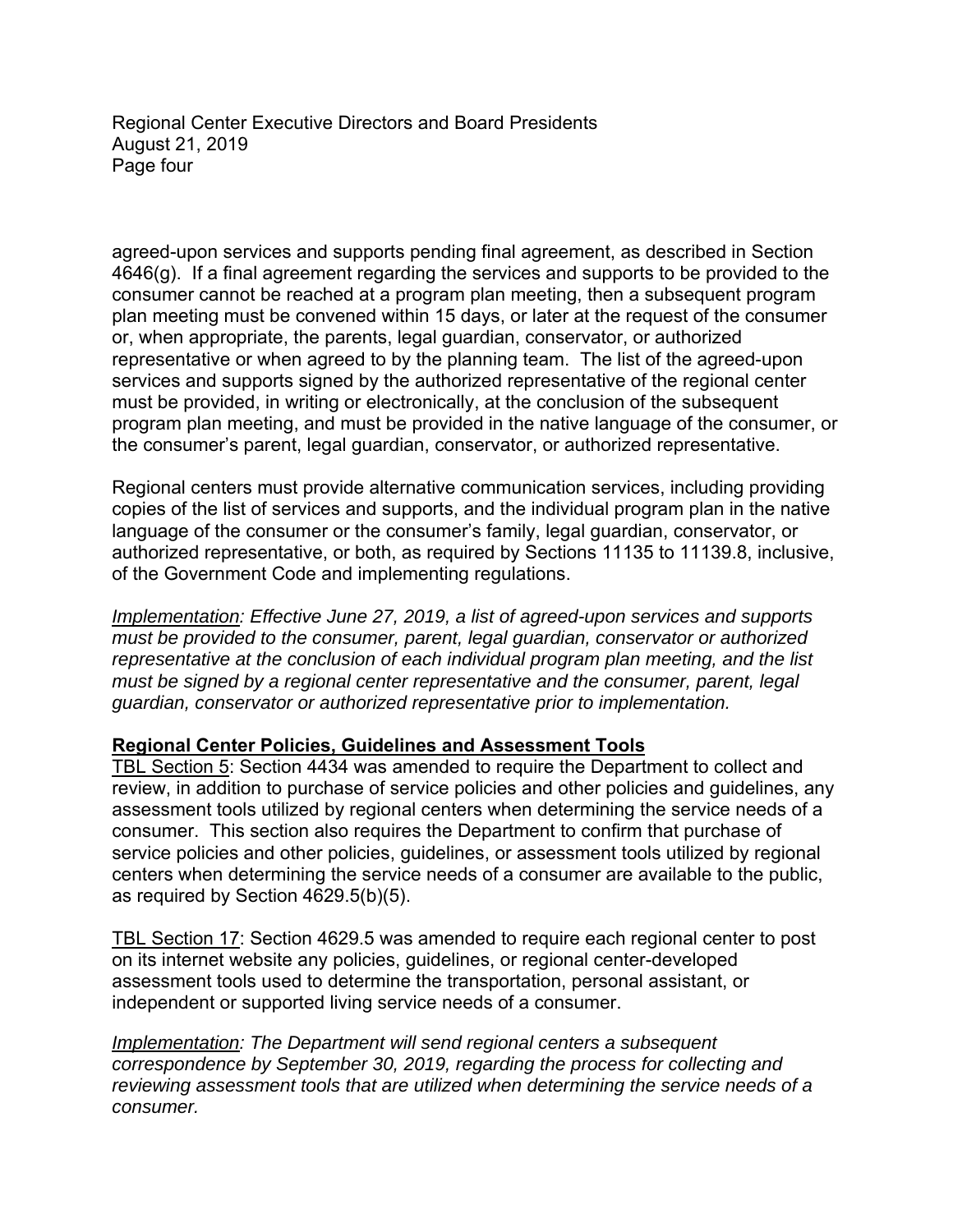Regional Center Executive Directors and Board Presidents August 21, 2019 Page five

## **Protection and Advocacy Agency and Clients' Rights Advocate Internet Website Links**

TBL Section 8: Section 4519.2(e) was added to require the Department and each regional center to include on their internet websites a link to the protection and advocacy agency designated pursuant to Division 4.7 (commencing with Section 4900) and the clients' rights advocate contracted with pursuant to Section 15610.20. This posting must be completed no later than March 1, 2020, and must be posted on the home page of the internet websites, or in another standard location determined by the Department.

*Implementation: Each regional center must post a link to the Disability Rights California website (www.disabilityrightsca.org) on its home page by March 1, 2020.* 

### **Section 4731 Consumers' Rights Complaints and Fair Hearing Requests**

TBL Section 8: Section 4519.2(c) and (d) were added, requiring the Department to update the Legislature annually, beginning on January 10, 2020, with the following information:

- The number of complaints filed at each regional center pursuant to Section 4731 for the prior fiscal year, to include the following information:
	- o The subject matter of complaints filed.
	- o How complaints were resolved.
	- $\circ$  The timeframe within which resolutions to those complaints were provided by the regional center.
	- $\circ$  The number of complaints that were appealed to the Department, their resolution, and the timeframe within which a written administrative decision was issued.
	- $\circ$  Demographic information, as identified by the Department, about consumers on whose behalf the complaint was filed.

The update must include data for the prior two fiscal years, as available, and must be posted on the Department's internet website.

- The number of fair hearing requests filed pursuant to Section 4710.5 and the number of fair hearing requests resolved or decided during the prior fiscal year for each regional center and statewide, and include the following information:
	- $\circ$  The reason for the fair hearing request aggregated by issue type, as specified by the Department.
	- $\circ$  The number of fair hearing requests resolved or decided by type and average length of time between filing and resolution or disposition of the case, as specified by the Department.
	- o The outcome of the resolution, if known.
	- o Demographic information, as identified by the Department, about consumers on whose behalf the complaint was filed.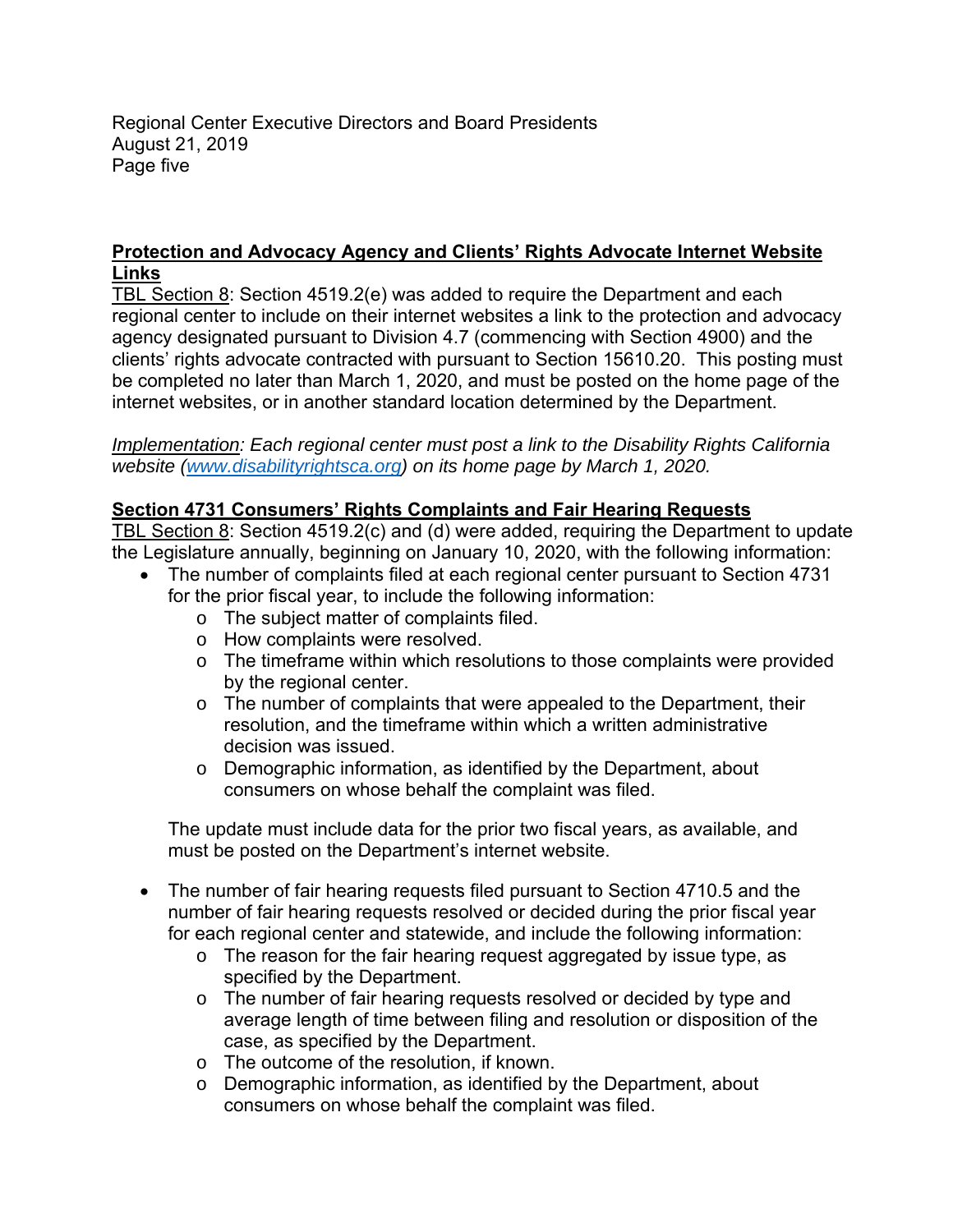Regional Center Executive Directors and Board Presidents August 21, 2019 Page six

*Implementation: The Department receives and maintains some information on Section 4731 complaints and fair hearing requests; however, additional information will be needed from regional centers to meet these requirements. The Department will send regional centers a subsequent correspondence by September 30, 2019, detailing the information that is needed and the process for collecting the information.* 

## **Performance Dashboards**

TBL Section 11: Section 4572 was amended to require the Department to publish its performance dashboard in a machine-readable format and to require each regional center to publish its own dashboard and to post a link to the Department's dashboard on its internet website. The dashboard must include, but not be limited to, all of the following metrics:

- Recognized quality and access measures.
- Measures to indicate the movement toward compliance with the federal Home and Community-Based Services Waiver rules (CMS 2249-F and CMS 2296-F).
- Measures to evaluate the changes in the number of consumers who work in competitive integrated employment.
- The number of complaints referred to the Department pursuant to Section 4731(c), for every 1,000 consumers served, by each regional center.
- The number of administrative fair hearings held pursuant to Chapter 7, Article 3 (commencing with Section 4710), separated by eligibility and service issues, for individuals ages three and over, for every one thousand consumers served, by each regional center.

*Implementation: The Department will work with the Association of Regional Center Agencies to identify measures to be included in the dashboard and how required information will be collected.* 

## **Public Meetings on Performance Contract Objectives and Outcomes**

TBL Section 16: Section 4629 was amended to require each regional center governing board, beginning May 1, 2020, and annually thereafter, to hold one or more public meetings regarding its prior year's performance contract objectives and outcomes. The meetings may be held separately from meetings held pursuant to Section 4660. The regional center must provide individuals attending these meetings with data and any associated information to facilitate discussion and community input. Regional centers must inform the Department that a meeting has been scheduled at least 30 days prior to the meeting. Notice of the meetings must also be posted on the regional center's internet website at least 30 days prior to the meeting and must be sent to regional center consumers and families and individual stakeholders at least 30 days prior to the meeting.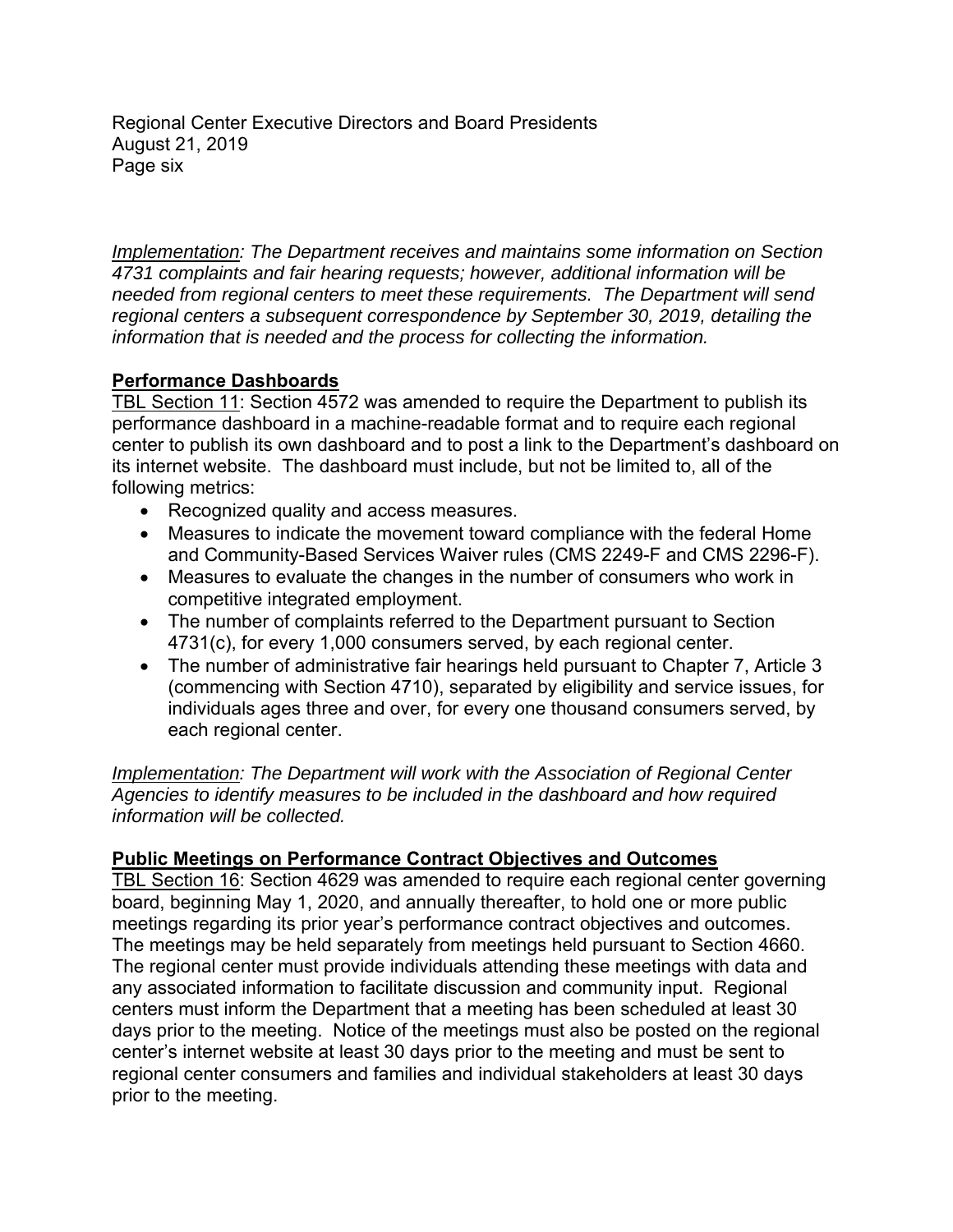Regional Center Executive Directors and Board Presidents August 21, 2019 Page seven

Each regional center, in holding the meetings, must ensure that the meetings and meeting materials provide language access, as required by state and federal law, and must schedule the meetings at times and locations designed to promote attendance by the public. To encourage participation by diverse language, racial, and ethnic communities, the regional center must consider strategies to promote opportunities for public comment.

Each regional center governing board must report to the Department regarding the outcomes of each of these public meetings within 90 days of the meeting. The report must include, but not be limited to, both of the following:

- Copies of minutes from each meeting and comments obtained from other strategies utilized to provide opportunities for public comment from diverse language, racial, and ethnic communities.
- The regional center's recommendations and a plan to address areas where improvement is needed.

In addition, Section 4629 was amended to stipulate that renewal of each regional center contract with the Department will be contingent upon compliance with the contract, including, but not limited to, the performance objectives *and achievement of sufficient progress towards meeting the requirements of any corrective action plan imposed by the state,* as determined through the Department's evaluation.

*Implementation: The Department sent regional centers the 2020 Performance Contract Guidelines on August 12, 2019, including information on the new requirements. See Enclosure A.* 

#### **National Core Indicators Data and Public Meetings**

TBL Section 10: Section 4571 was amended to require each regional center to annually present data collected from, and the findings of, the quality assurance instrument described in Section 4571(b) for that regional center, at a public meeting of its governing board in order to assess the comparative performance of the regional center and identify needed improvements in services for consumers, including, but not limited to, case management services. Notice of this meeting must be posted on the regional center's internet website at least 30 days prior to the meeting and must be sent to regional center consumers and families and individual stakeholders at least 30 days prior to the meeting. The governing board must provide a sufficient public comment period so members of the public may provide comments. Each regional center, in holding the meeting, must ensure that the meeting and meeting materials provide language access, as required by state and federal law.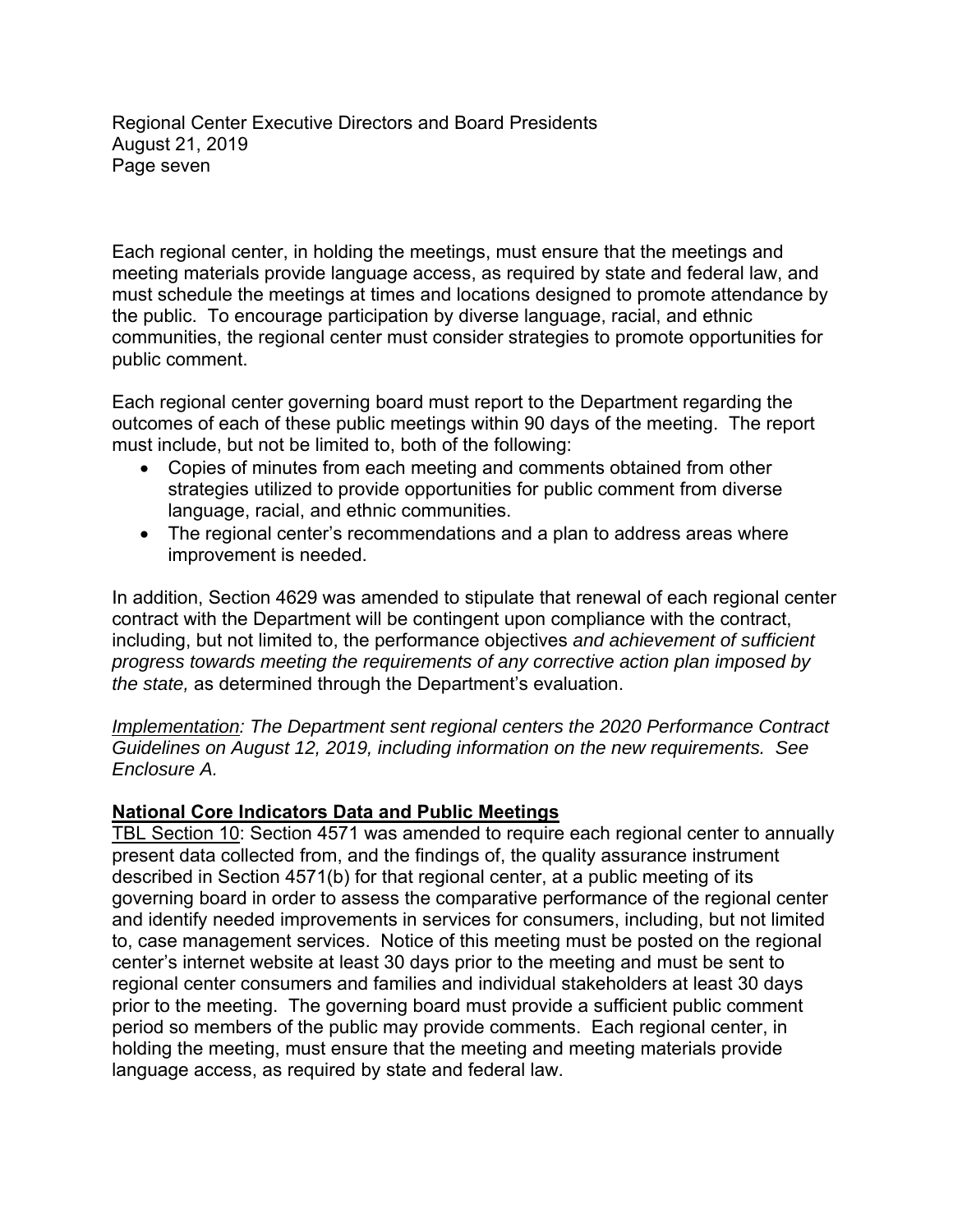Regional Center Executive Directors and Board Presidents August 21, 2019 Page eight

All regional center-specific reports generated by the Department pursuant to this requirement must be made publicly available on the regional center's internet website in a machine-readable format, but must not contain any personal identifying information about any person assessed. Within 60 days following its annual presentation, each regional center must submit a report to the Department regarding its implementation of the requirements of this section. The report must include, but not be limited to, both of the following:

- Copies of the presentation, minutes from the meeting, and attendee comments.
- The regional center's recommendations and plans to use the information to address regional center priorities, strategic directions to improve specific areas of performance, or both.

*Implementation: The Department will continue to provide this information to regional center executive directors and remains available to regional centers to provide additional information or to answer questions regarding regional center-specific reports generated by the Department pursuant to this section.* 

#### **Regional Center Board of Directors Composition, Attorneys and Meetings with the Department**

TBL Section 12: Section 4622 was amended to require the membership of the regional center governing board to include members with management or board governance expertise and members with financial expertise by August 15, 2020. Board governance expertise may not be acquired solely by serving on a regional center board.

TBL Section 13: Section 4622.5 was amended to state if the composition of the governing board is not in compliance with Section 4622, the governing board must submit a plan to the Department with its board composition documentation setting forth how and, in as expeditious a manner as possible, when the board will come into compliance, in part or in whole, with Section 4622.

*Implementation: The Department will monitor compliance with these requirements through the board composition surveys due to the Department by August 15 of each year. Beginning with the 2020 board composition survey, the Department will include fields to indicate which members have management or board governance expertise and which members have financial expertise.* 

TBL Section 14: Section 4625.6 was added to stipulate that an attorney retained or employed by the governing board to provide legal services must not be an employee of the regional center.

*Implementation: These provisions became effective with the passage of SB 81 on June 27, 2019.*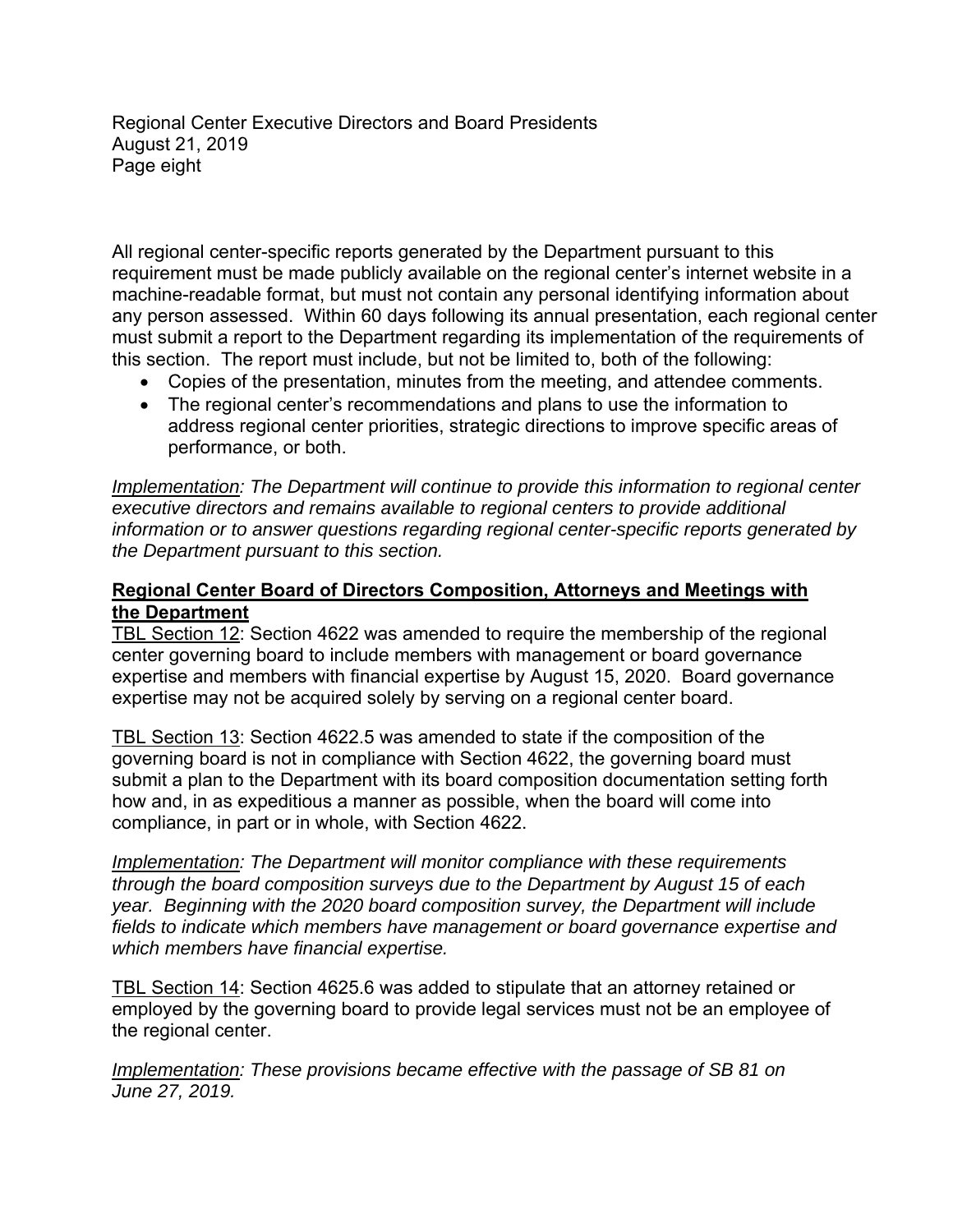Regional Center Executive Directors and Board Presidents August 21, 2019 Page nine

TBL Section 15: Section 4625.7 was added to require the governing board to meet with representatives of the Department upon a request by the Director of the Department and, if requested, the board must exclude regional center employees from the meeting. The governing board must meet with the Department's representatives without preconditions for the meeting and at a time and date determined by the Department. Not infringing on the Department's authority otherwise provided in this section, at the Department's discretion, efforts must be made to meet with a governing board of a regional center at a mutually agreed-upon time, date, and place, with the goal of promoting attendance by board members.

#### **Service Provider Corrective Action Plans and Sanctions**

TBL Section 20: Section 4640.9 was added to require each regional center, beginning July 1, 2020, to provide to the Department a copy of any corrective action plans and sanctions issued to a service provider, which must include the name of the service provider, the type of action taken, and the date of action. Copies of corrective action plans and sanctions must be submitted quarterly, no later than 45 days following the end of each fiscal quarter. The Department must provide a copy of all corrective action plans and sanctions to the protection and advocacy agency specified in Division 4.7 (commencing with Section 4900) within 30 days of its request. The Department must consult with regional centers and the protection and advocacy agency on the process for increasing consumer and family access to the information contained in corrective action plans and sanctions.

*Implementation: The Department will send regional centers a subsequent correspondence outlining the process for submitting service provider corrective action plans and sanctions to the Department. The Department will consult with Disability Rights California and the Association of Regional Center Agencies on how information in corrective action plans and sanctions should be made available to the public going forward.* 

#### **Department Directives to Regional Centers**

TBL Section 18: Section 4639.6 was added, stating that the Director of the Department may issue directives to regional centers as the Director deems necessary to protect consumer rights, health, safety, or welfare, or in accordance with Section 4434. The regional center must comply with any directive issued by the Director pursuant to this section. The directive may not be in conflict with existing statutes or regulations.

TBL Section 8: Section 4519.2(f) was added, requiring the Department, on and after October 1, 2019, to post on its internet website all new directives that it issues to regional centers.

#### **Uniform Holiday Schedule Suspension**

TBL Section 28: Section 4692 was amended to suspend the Uniform Holiday Schedule provisions until December 31, 2021. Section 4692(f)(2) states, if, in the determination of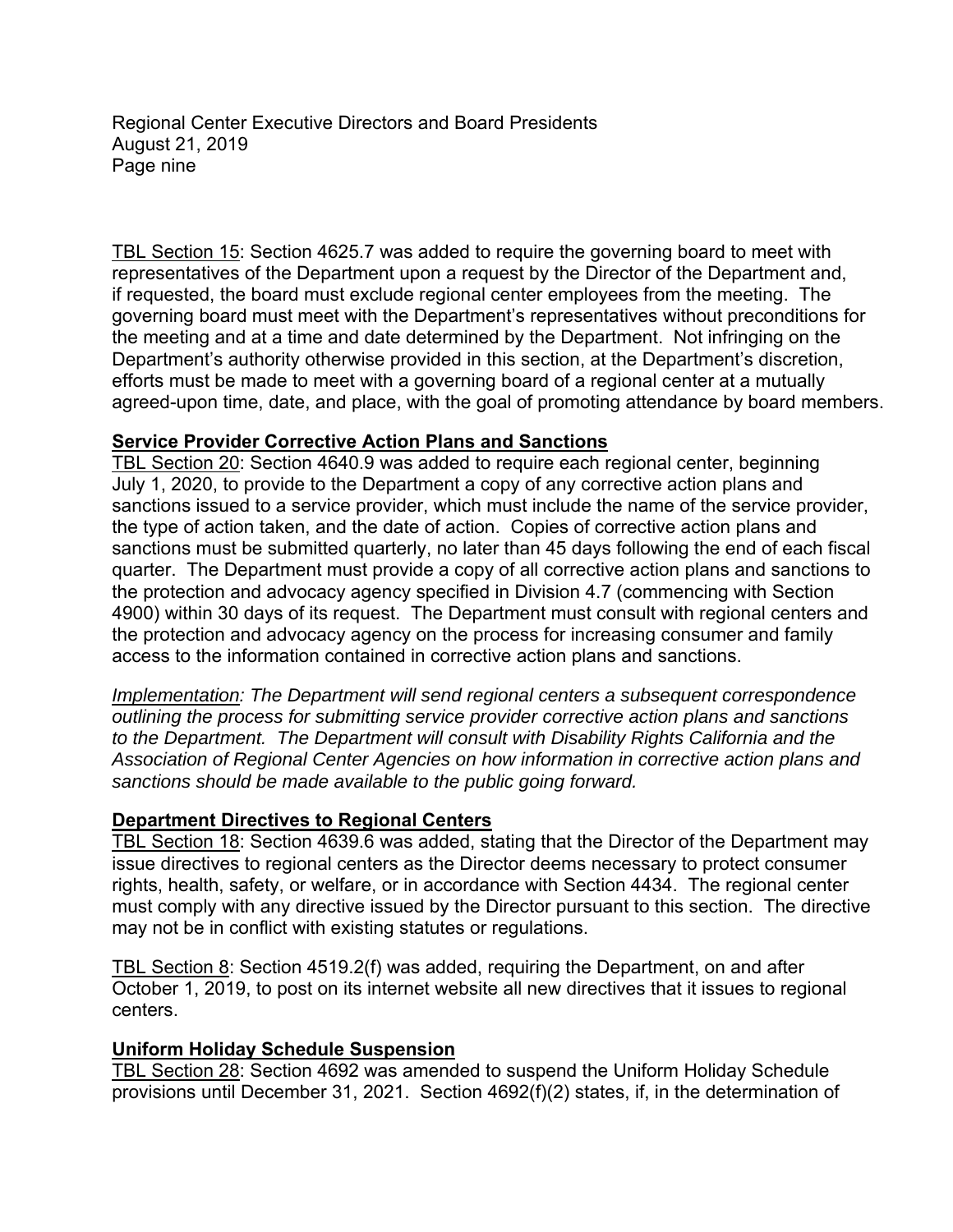Regional Center Executive Directors and Board Presidents August 21, 2019 Page ten

the Department of Finance, the estimates of General Fund revenues and expenditures that accompany the May Revision, which is required to be released by May 14, 2021, contain projected annual General Fund revenues that exceed projected annual General Fund expenditures in the 2021–22 and 2022–23 fiscal years by the sum total of General Fund moneys appropriated for all programs subject to suspension on December 31, 2021, pursuant to the Budget Act of 2019 and the bills providing for appropriations related to the Budget Act of 2019, then the suspension of this section shall continue beyond December 31, 2021. It is the intent of the Legislature to consider alternative solutions to facilitate the continued suspension of this section if Section 4692(f)(2) does not apply.

#### *Implementation: Uniform Holiday Schedule provisions are suspended until December 31, 2021.*

## **Specialized Caseload Ratio**

TBL Section 19: Section 4640.6 was amended to require an average service coordinatorto-consumer ratio of 1-to-25 for consumers with complex needs. For the purposes of this requirement, a "consumer with complex needs" means a consumer who is any of the following:

- 1. Receiving regional center-funded mobile crisis services by a Department-approved vendor, or has received those services within the past six months.
- 2. Receiving state-operated crisis assessment stabilization team services, or has received those services within the past six months.
- 3. Placed in a community crisis home, as defined in Section 4698.
- 4. Placed in an acute crisis home operated by the Department, pursuant to Section 4418.7.
- 5. Placed in a locked psychiatric setting or has been placed in a locked psychiatric setting in the past six months.
- 6. Placed in an institution for mental disease, as described in Part 5 (commencing with Section 5900) of Division 5.
- 7. Placed out of state as a result of appropriate services being unavailable within the state, pursuant to Section 4519.
- 8. Placed in a county jail and eligible for diversion pursuant to Chapter 2.8 (commencing with Section 1001.20) of Title 6 of Part 2 of the Penal Code or found incompetent to stand trial as described in Section 1370.1 of the Penal Code.
- 9. A person the Department has determined cannot be safely served in a developmental center, as described in Section 6510.5.

The service coordinator-to-consumer ratio shall not be authorized for a consumer for more than 12 months after the consumer is no longer receiving the services described in 1 or 2, above; after the consumer is no longer placed in a facility described in 3, 4, 5, 6, 7 or 8, above; or after the Department has made the determination described in 9, above; unless an extension is granted. An extension must be based on a new and complete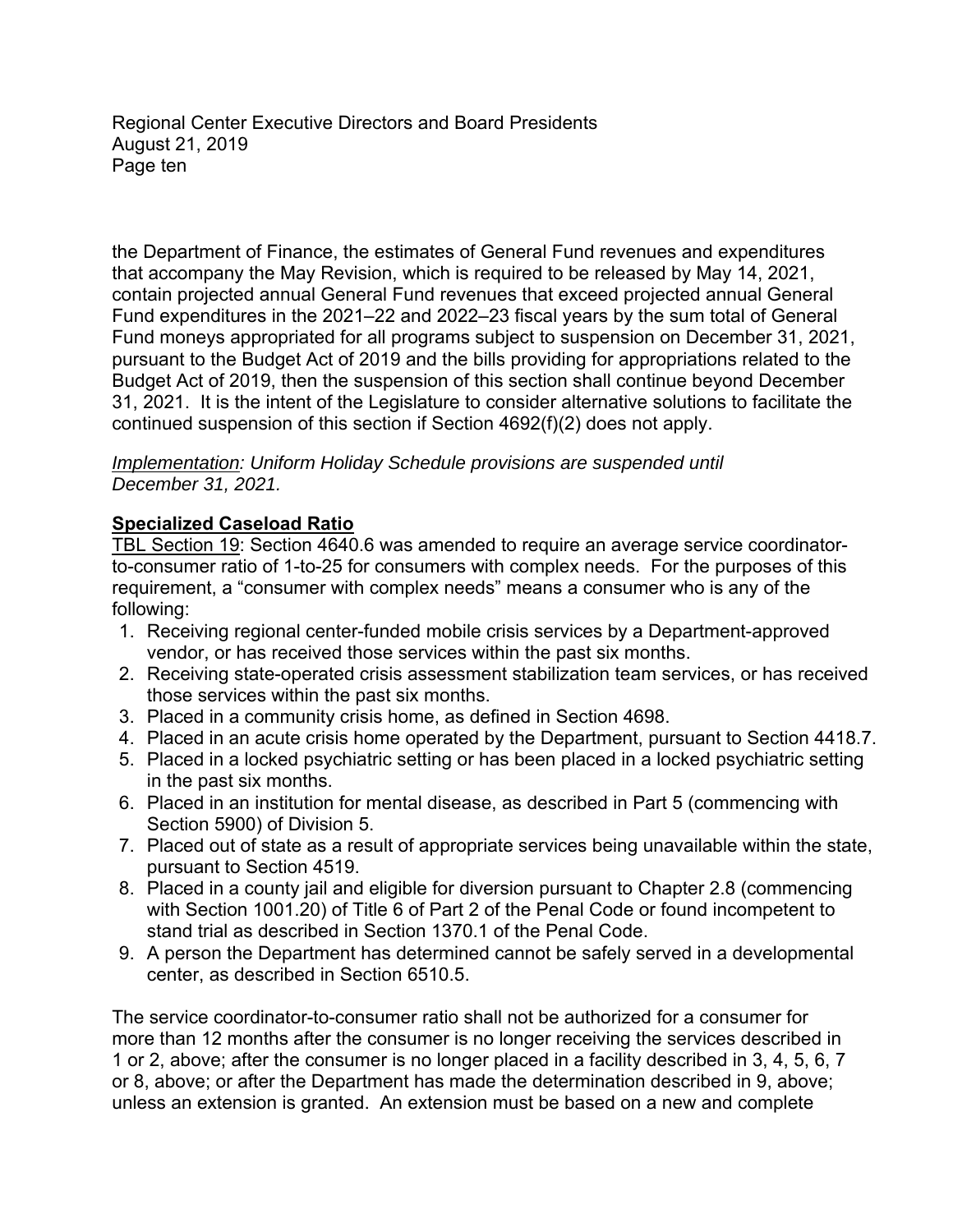Regional Center Executive Directors and Board Presidents August 21, 2019 Page eleven

comprehensive assessment of the consumer's needs. An extension may be granted one time, and may not exceed six months.

*Implementation: The Department will work with the Association of Regional Center Agencies to identify individuals who can be counted under each category based on regional center purchase of service data, the Client Master File and other sources. The Department will send regional centers a subsequent correspondence with further direction on implementation of the specialized caseload ratio and will include this category in the annual caseload ratio survey, beginning with the March 2020 survey.* 

## **Home and Community-Based Services Final Rule Compliance Data**

TBL Section 8: Section 4519.2(b) was added, requiring each regional center to post the following information on its internet website in a format determined by the Department no later than April 1, 2020, and to update the information no less frequently than every six months until the Department determines that statewide compliance with the federal Home and Community-Based Services (HCBS) Final Rule has been met, or January 1, 2025, whichever is earlier:

- The number of providers identified as needing assessment for HCBS compliance, broken down by provider type, as defined by the Department.
- The number of providers within each provider type that have been inspected or reviewed for HCBS compliance.
- The number of providers within each provider type that have been determined to be HCBS compliant.
- The number of providers within each provider type that have been determined not to be HCBS compliant and the reason for lack of compliance.
- The number of providers, broken down by provider type, that have been identified as presumed to have the qualities of an institutional setting, as described in Title 42, Code of Federal Regulations Sections 441.301(c)(5)(v) and 441.710(a)(2)(v).

The Department must provide this information to the Legislature as statewide data and for each regional center, no later than May 1, 2020, and must post that summary on its internet website.

*Implementation: The Department will work with the Association of Regional Center Agencies to identify key indicators of compliance, develop a format, determine the process for compiling this information, and will post these details on its internet website for public comment and input prior to finalizing. A subsequent correspondence will be sent to regional centers once the details have been finalized.*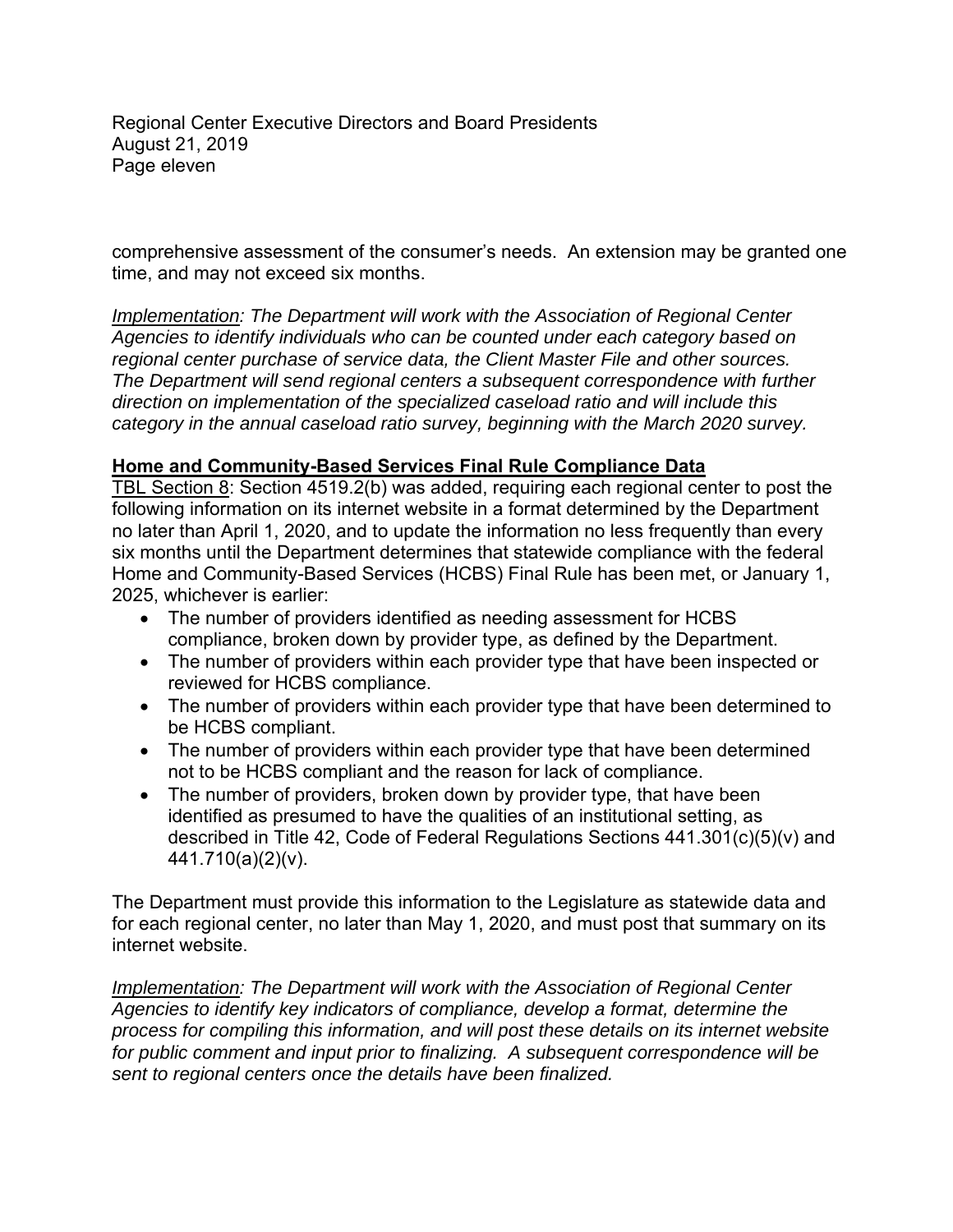Regional Center Executive Directors and Board Presidents August 21, 2019 Page twelve

### **Service Provider Rate Increases**

TBL Section 27: Section 4691.12 was added to state, notwithstanding any other law or regulation, to the extent funds are appropriated in the annual Budget Act for this purpose, and contingent upon the approval of federal funding, the Department shall provide a rate increase effective January 1, 2020, for all of the following services:

- 1. Specified services for which rates are set by the Department or through negotiations between the regional centers and service providers.
- 2. Rates paid for supported employment services, as specified in Section 4860(a) and (b).
- 3. Vouchered community-based services, as specified in Section 4688.21(c)(7).

The rate increase shall be applied to rates in effect on December 31, 2019, less the amount of any one-time rate increases for developmental services, as authorized in Chapter 29, Statutes of 2018. The rate increase shall be applied as a percentage, and this percentage shall be the same for all providers within each service category, as established by the Department and set forth in the supplemental rate increase schedule posted on the Department's internet website.

The rate increase provided in Section 4691.12(a) shall not apply to those services for which rates are determined by other entities, including, but not limited to, the State Department of Health Care Services or the State Department of Social Services, or are usual and customary.

Section 4691.12(b)(1) states that implementation of these provisions shall be suspended on December 31, 2021, unless Section 4691.12(b)(2) applies. Section 4691.12(b)(2) states, if, in the determination of the Department of Finance, the estimates of General Fund revenues and expenditures that accompany the May Revision, which is required to be released by May 14, 2021, contain projected annual General Fund revenues that exceed projected annual General Fund expenditures in the 2021–22 and 2022–23 fiscal years by the sum total of General Fund moneys appropriated for all programs subject to suspension on December 31, 2021, pursuant to the Budget Act of 2019 and the bills providing for appropriations related to the Budget Act of 2019, then the implementation of this section shall not be suspended. If these provisions are suspended pursuant to Section 4691.12(b)(1), it is the intent of the Legislature to consider alternative solutions to facilitate the continued implementation of the rate increases described in Section 4691.12(a).

*Implementation: Information on service provider rate increases is posted on the Department's internet website at www.dds.ca.gov/VendorInfo/SRI.cfm. The Department will submit a request for approval of matching federal funds to the Centers for Medicare*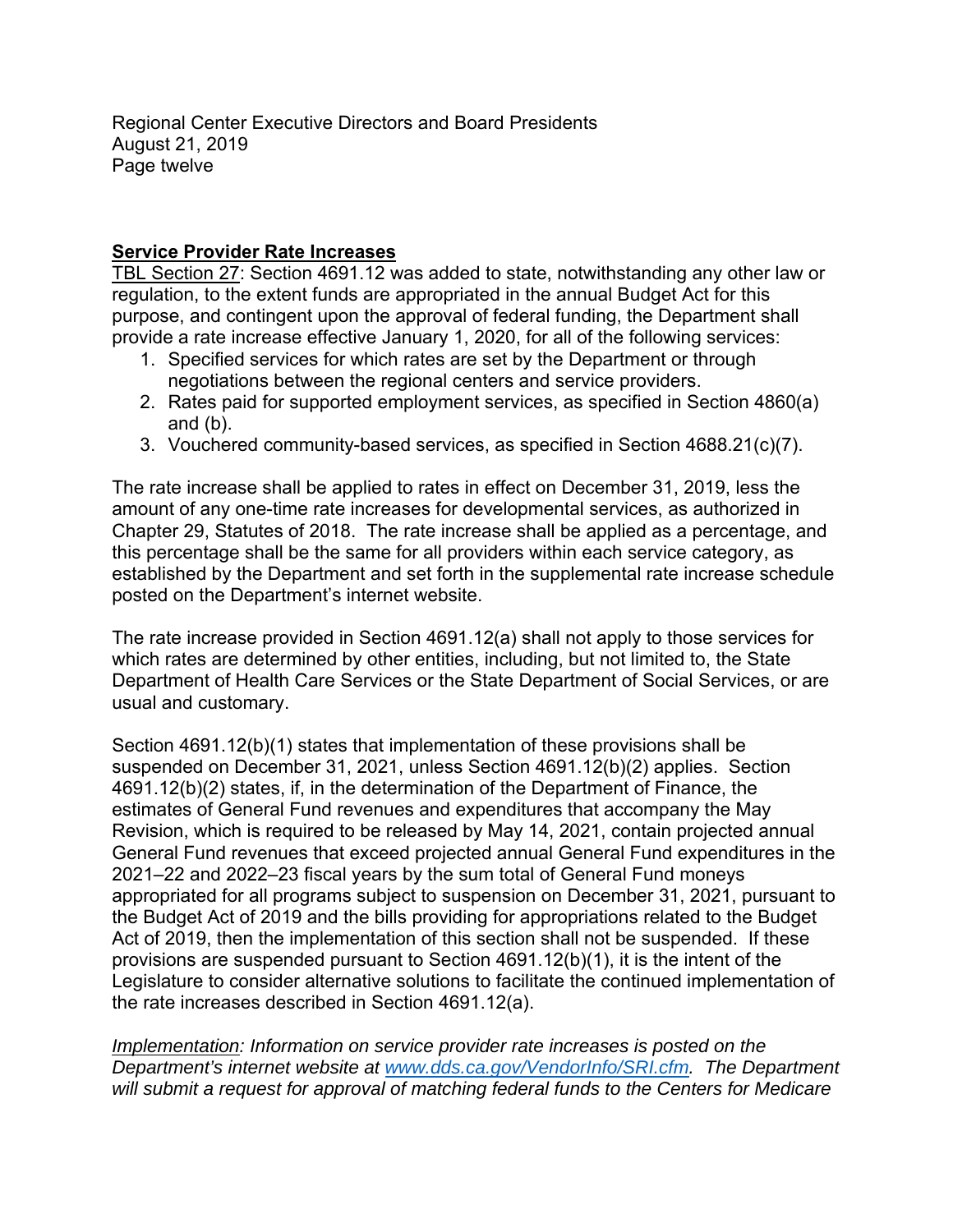Regional Center Executive Directors and Board Presidents August 21, 2019 Page thirteen

*and Medicaid Services (CMS), following the 30-day public notice and comment period beginning August 2, 2019, and ending September 1, 2019. CMS will have approximately 90 days to review the request. Contingent upon CMS approval, the rate increase will be implemented effective January 1, 2020. The Department will provide updates on its internet website at www.dds.ca.gov/waiver/index.cfm, and will send regional centers correspondence regarding implementation of the rate increases once federal approval is obtained.* 

### **Enhanced Behavioral Supports Homes**

TBL Sections 3, 25 and 26: Sections 4684.82 and 4684.87, and Health and Safety Code (HSC) Section 1567.70 were amended to extend the sunset date for provisions regarding enhanced behavioral supports homes from January 1, 2020, to January 1, 2021, at which time the provisions will be repealed, unless a later enacted statute, that is enacted before January 1, 2021, deletes or extends that date.

TBL Section 2: HSC section 1567.62 was amended to correct a statutory citation.

#### **Community Crisis Homes**

TBL Section 1: HSC Section 1180.4 was amended to include community crisis homes as a facility that cannot use physical restraint or containment for more than 15 consecutive minutes. The Department may, by regulation, authorize an exception to the 15-minute maximum duration if necessary to protect the immediate health and safety of residents or others from risk of imminent serious physical harm and the use of physical restraint or containment conforms to the facility program plan approved by the Department pursuant to Section 4698(d).

TBL Section 30: Section 4698 was amended to require the Department to use community placement plan funds to establish community crisis homes for children, and to specify that community crisis homes shall serve individuals who meet all of the following criteria:

- 1. The child or adult has one or more developmental disabilities.
- 2. The child or adult receives regional center services.
- 3. The child or adult requires crisis intervention services.
- 4. The child or adult would otherwise be at risk of admission to the acute crisis center at Fairview Developmental Center or Sonoma Developmental Center, a Department-operated facility, an out-of-state placement, a general acute hospital, an acute psychiatric hospital, or an institution for mental disease, as described in Division 5, Part 5 (commencing with Section 5900).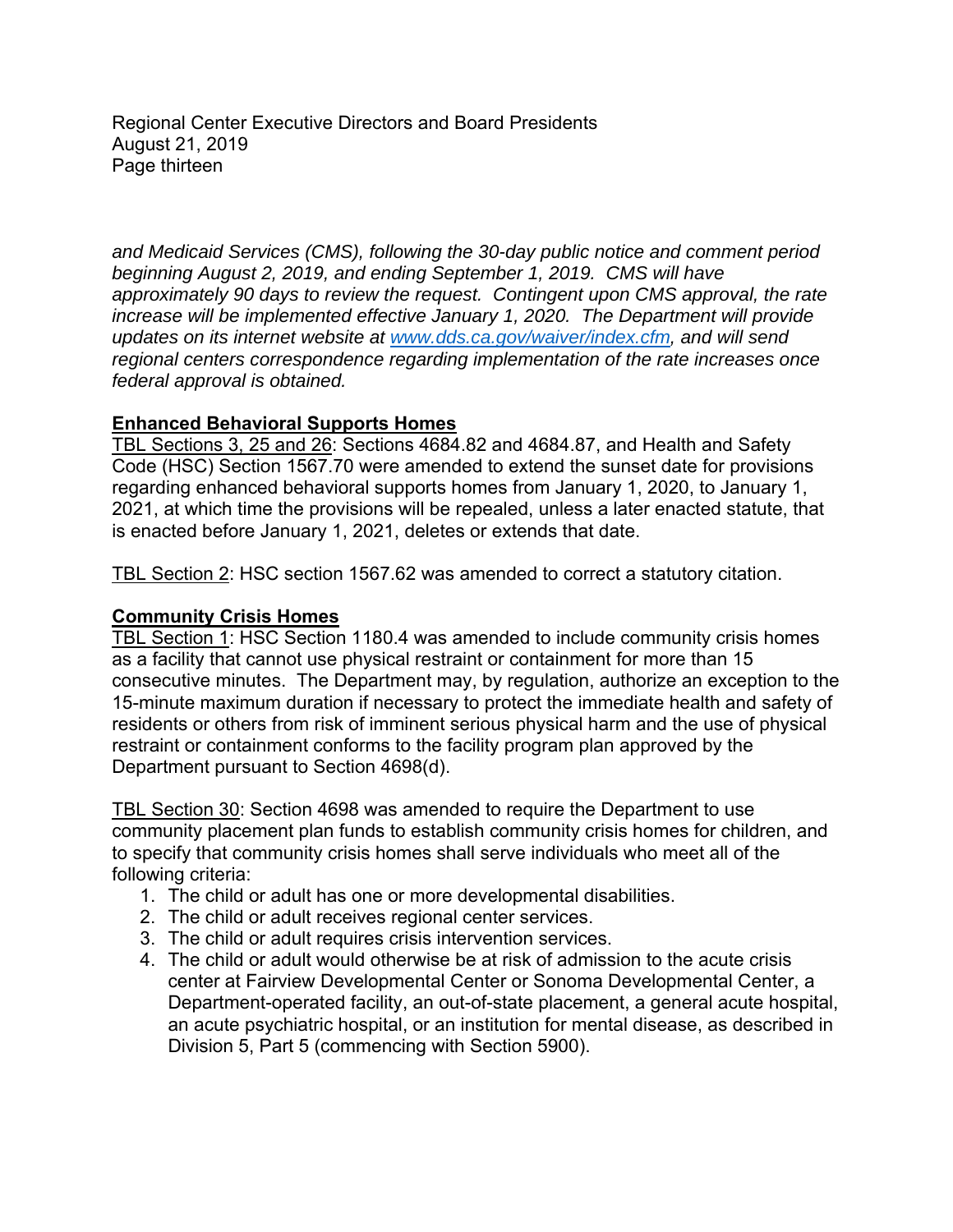Regional Center Executive Directors and Board Presidents August 21, 2019 Page fourteen

Section 4698(d)(1) requires the Department, no later than March 1, 2020, to develop guidelines regarding the use of restraint or containment in community crisis homes, which must be maintained in the facility program plan and plan of operation. In the development of these guidelines, the Department must consult with both of the following:

- 1. The appropriate professionals regarding the use of restraint or containment in community crisis homes.
- 2. The protection and advocacy agency described in Section 4900(i) regarding appropriate safeguards for the protection of clients' rights.

The requirements of Section 4698(d)(1) do not apply to community crisis homes that are certified and licensed prior to March 1, 2020, or prior to the adoption of the guidelines, whichever is sooner. However, these homes shall meet the requirements of Section 4698(d)(1) no later than 30 days following adoption of the guidelines.

A community crisis home must include in its facility program plan a description of how it will ensure physical restraint or containment will not be used as an extended procedure in accordance with Section 4698, HSC Section 1180.4(h), and any other applicable law or regulation.

TBL Section 4: HSC Section 1567.81 was amended to authorize licensing of group homes as community crisis homes. Placements of dual agency clients into community crisis homes that are licensed as group homes are subject to the placement duration limitations described in Sections 319.2, 319.3, and 361.2(e)(9)(A) and (B). For the purpose of this article, dual agency clients are foster children in temporary custody of the child welfare agency under Section 319 or under the jurisdiction of the juvenile court pursuant to Sections 300, 450, 601, or 602, who are also either a consumer of regional center services, or who are receiving services under the California Early Intervention Services Act, but who are under three years of age and have not yet been determined to have a developmental disability.

*Implementation: The Department will work with the California Department of Social Services and stakeholders in a public process to draft and promulgate regulations regarding certification and licensing of group homes as community crisis homes for children. The Department will work with regional centers, through the Community Placement Plan/Community Resource Development Plan process, on the development of community crisis homes for children. The Department will consult with Disability Rights California and appropriate professionals to develop guidelines regarding use of physical restraint and containment in community crisis homes and will send the guidelines to regional centers and post them on the Department's internet website when finalized.*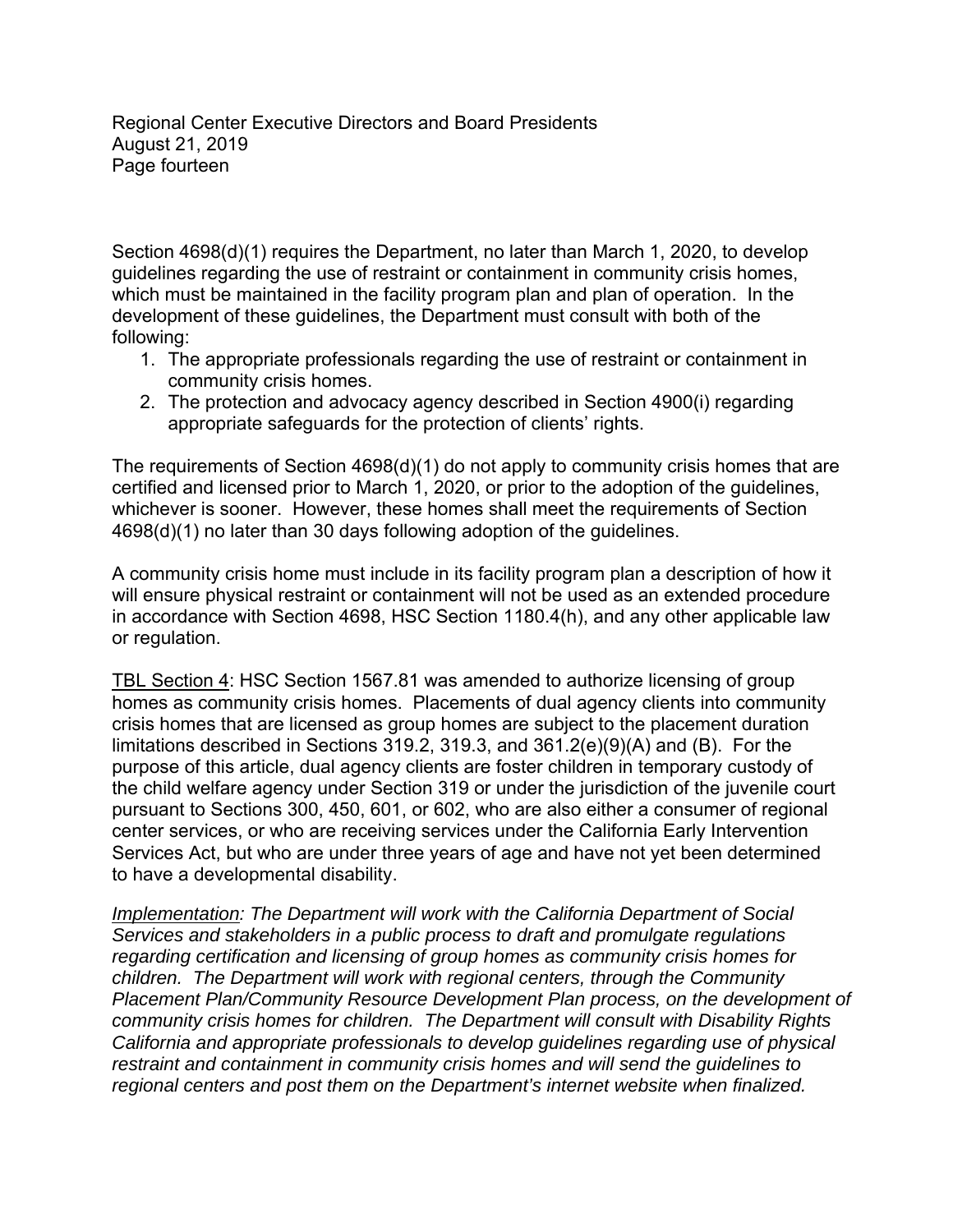Regional Center Executive Directors and Board Presidents August 21, 2019 Page fifteen

## **Institutions for Mental Disease**

TBL Section 23: Section 4648 was amended to change the conditions for which regional centers may purchase new residential services from, or place a consumer in, an institution for mental disease (IMD). Effective January 1, 2020, the exceptions in Section 4648(a)(9)(C)(ii) regarding IMD placements due to emergencies will no longer apply, and the prohibition in Section 4648(a)(9)(C)(i) will not apply to acute crises when the following conditions are met:

- 1. The regional center prepares an assessment for inclusion in the consumer's file detailing all considered community-based services and supports, including, but not limited to, rate adjustments as provided by law, supplemental services as set forth in Section 4648(a)(9)(F), emergency and crisis intervention services as set forth in Section 4648(a)(10), and community crisis homes pursuant to Division 4.5, Chapter 6, Article 8 (commencing with Section 4698), and an explanation of why those options could not meet the consumer's needs.
- 2. The director of the regional center confirms that there are no community-based options that can meet the consumer's needs.

For purposes of this section, "acute crisis" is defined as a situation in which the consumer meets the criteria of Section 6500 and, as a result of the consumer's behavior, all of the following are met:

- 1. There is imminent risk for substantial harm to the consumer or others.
- 2. The service and support needs of the consumer cannot be met in the community, including with supplemental services, as set forth in Section 4648(a)(9)(F), and emergency and crisis intervention services, as set forth in Section 4648(a)(10).
- 3. Due to serious and potentially life-threatening conditions, the consumer requires a specialized environment for crisis stabilization.

When admission occurs due to an acute crisis, all of the following applies:

- 1. If the regional center does not expect the consumer to transition back to a community setting within 72 hours, or if the consumer does not transition back to a community setting within 72 hours, the regional center must do both of the following:
	- a. No later than 10 calendar days from the date the consumer is placed in the IMD, complete any documentation necessary to support the filing of a petition for commitment pursuant to Division 6, Part 2, Chapter 2, Article 2 (commencing with Section 6500), and request the person authorized to present allegations pursuant to Section 6500 file a petition for commitment.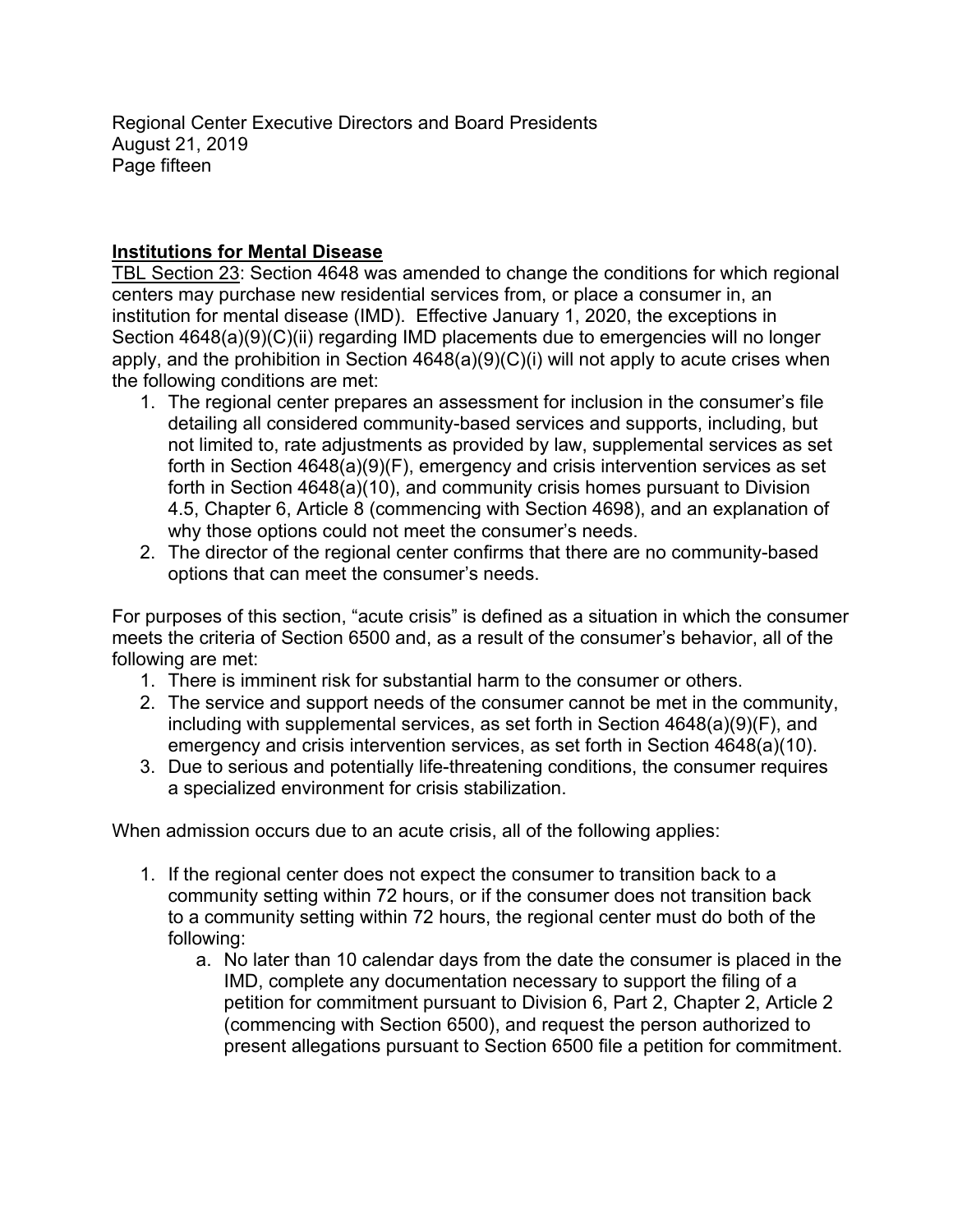Regional Center Executive Directors and Board Presidents August 21, 2019 Page sixteen

- b. Complete a comprehensive assessment in coordination with the IMD staff. The comprehensive assessment must include the identification of the services and supports needed for crisis stabilization and the timeline for identifying or developing the services and supports needed to transition the consumer back to a community setting. The regional center must immediately submit a copy of the comprehensive assessment to the committing court. Immediately following the assessment, and not later than 30 days following admission, the regional center and the IMD must jointly convene an individual program plan meeting to determine the services and supports needed for crisis stabilization and to develop a plan to transition the consumer into the community.
- 2. If transition is not expected within 90 days of admission, an individual program plan meeting must be held to discuss the status of the transition and to determine if the consumer is still in need of crisis stabilization.
- 3. A consumer may not reside in an IMD longer than six months before being placed into a community living arrangement, unless, prior to the end of the six months, all of the following have occurred:
	- a. The regional center has conducted an additional comprehensive assessment based on current information and determines that the consumer continues to be in an acute crisis.
	- b. The individual program planning team has developed a plan that identifies the specific services and supports necessary to transition the consumer into the community, and the plan includes a timeline to obtain or develop those services and supports.
	- c. The committing court has reviewed and, if appropriate, extended the commitment.
- 4. A consumer's placement at an IMD shall not exceed one year unless both of the following occur:
	- a. The regional center demonstrates significant progress toward implementing the plan to transition the consumer into the community.
	- b. Extraordinary circumstances exist beyond the regional center's control that have prevented the regional center from obtaining those services and supports within the timeline based on the plan.

If both of these circumstances exist, the regional center may request, and the committing court may grant, an additional extension of the commitment, not to exceed 30 days.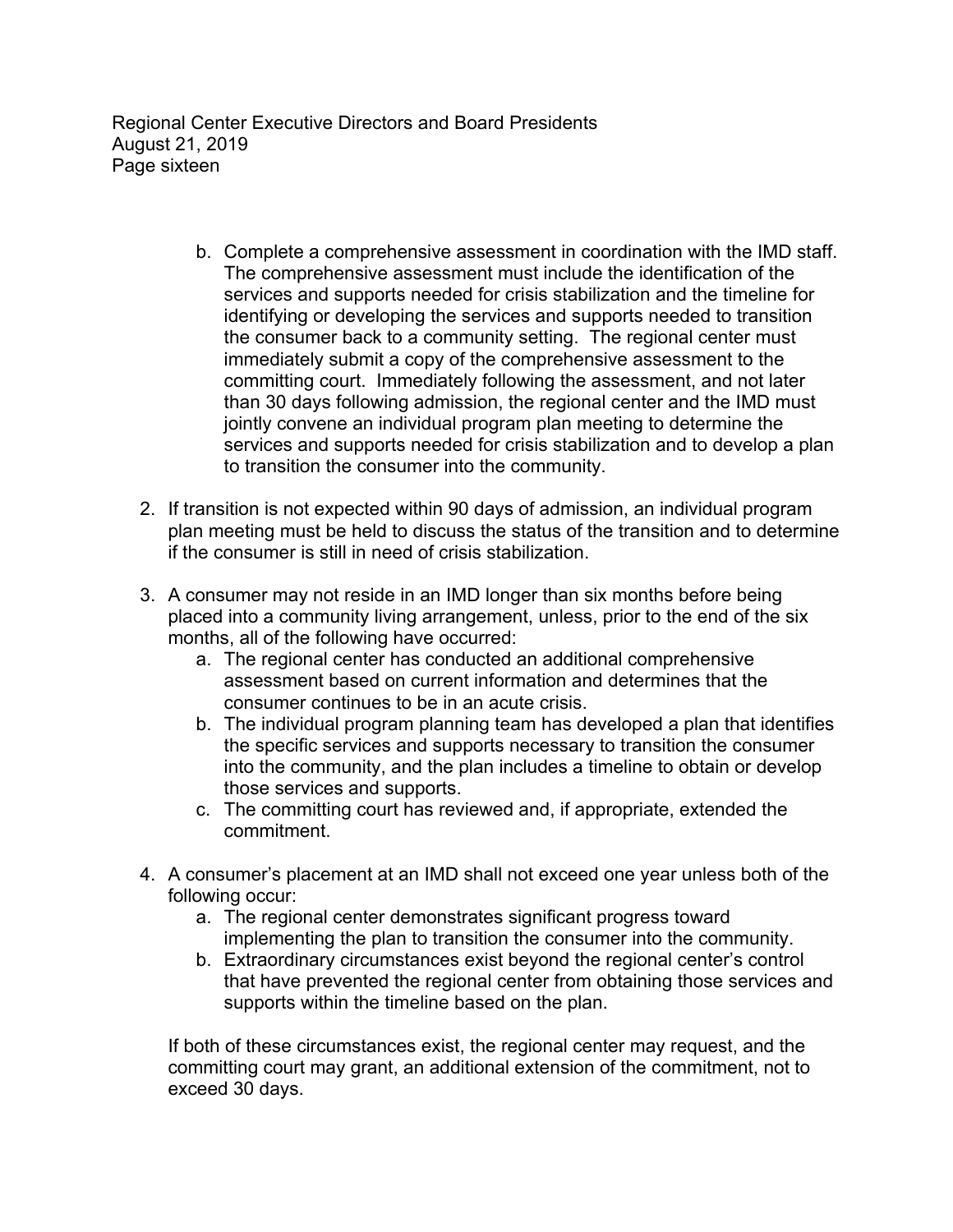Regional Center Executive Directors and Board Presidents August 21, 2019 Page seventeen

5. IMD staff shall assist the consumer with transitioning back to the consumer's prior residence, or an alternative community-based residential setting, within the timeframe described in Section 4648(a)(9)(C).

The Department must monitor placements pursuant to Section 4648(a)(9)(C) and subsequent transitions back to community-based settings.

TBL Section 31: Section 6500(c)(3) was added to state that an order of commitment made pursuant to Division 6, Part 2, Chapter 2, Article 2, on or after January 1, 2020, with respect to the admission to an IMD, as described in Section 4648(a)(9)(C), shall expire automatically six months after the earlier of the order of commitment pursuant to this section, the order of a placement in an IMD pursuant to Section 6506, or the date the regional center placed the individual in the IMD, unless the regional center notifies the court in writing of the need for an extension. The required notice must state facts demonstrating that the individual continues to be in acute crisis, as defined in Section 4418.7(d)(1), and the justification for the requested extension, and must be accompanied by the comprehensive assessment and plan described in Section 4648(a)(9)(C)(v).

An order granting an extension shall not extend the total period of commitment beyond one year, including a placement in an IMD pursuant to Section 6506. If, prior to expiration of one year, the regional center notifies the court in writing of facts demonstrating that, due to circumstances beyond the regional center's control, the placement cannot be made prior to expiration of the extension, and the court determines that good cause exists, the court may grant one further extension of up to 30 days. The court may also issue any orders the court deems appropriate in order for necessary steps to be taken to ensure that the individual can be safely and appropriately transitioned to the community in a timely manner. The required notice must state facts demonstrating that the regional center has made significant progress implementing the plan described in Section 4648(a)(9)(C)(v) and that extraordinary circumstances exist beyond the regional center's control that have prevented the plan's implementation. This paragraph does not preclude the individual or any person acting on their own behalf from making a request for release pursuant to Section 4800, or counsel for the individual from filing a petition for habeas corpus pursuant to Section 4801. Notwithstanding Section 4801(a), for purposes of this paragraph, judicial review shall be in the superior court of the county that issued the order of commitment pursuant to this section.

*Implementation: Pursuant to these requirements, effective January 1, 2020, no new IMD placement may exceed 13 months. The Department will send regional centers a subsequent correspondence regarding the requirements of this section, and how placements and transitions will be tracked.*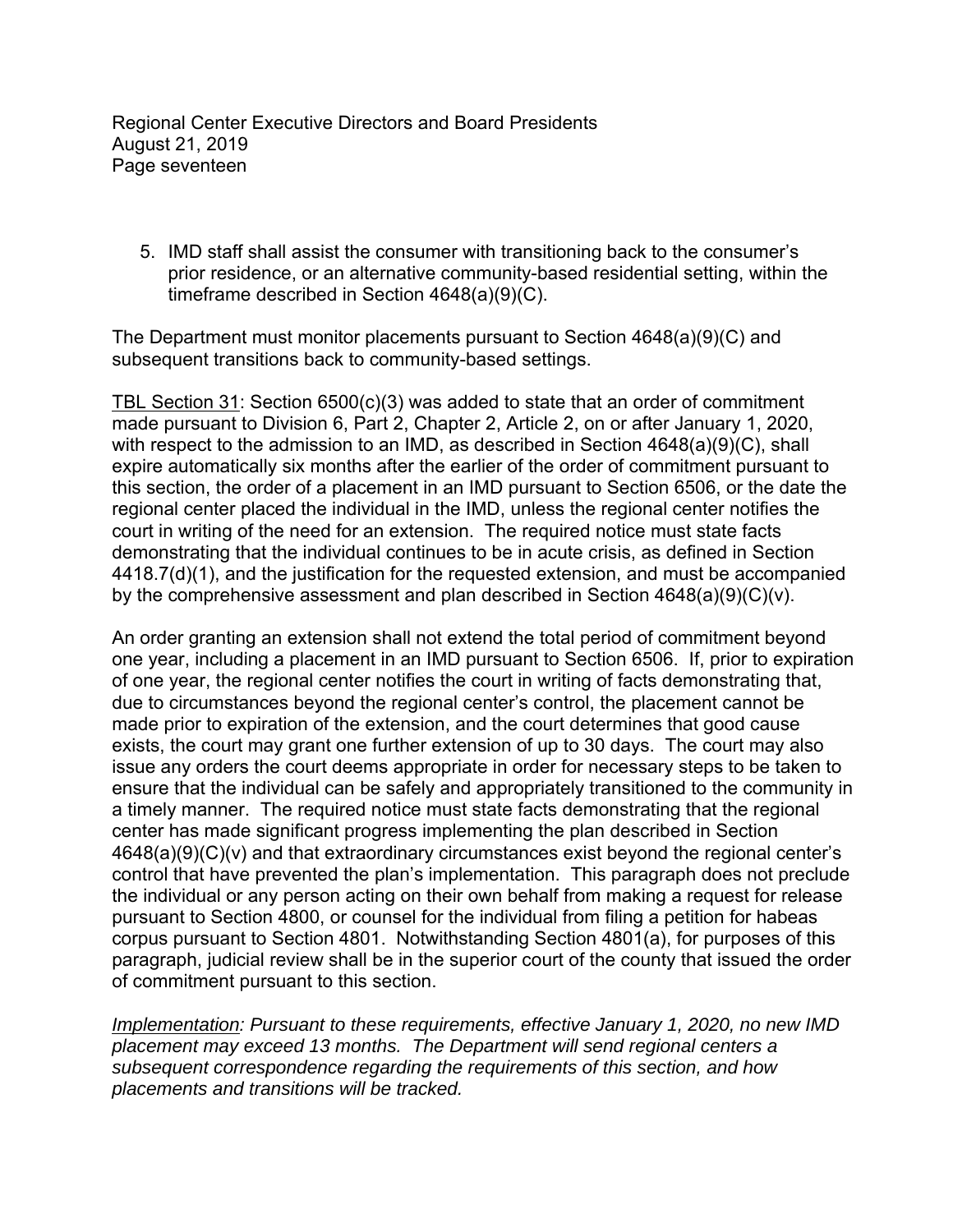Regional Center Executive Directors and Board Presidents August 21, 2019 Page eighteen

#### **Developmental Center and Community Facility Admissions**

TBL Section 32: Section 6509 was amended to state that a person who is committed by a court to the Department for suitable treatment and habilitation services may be placed, on or after July 1, 2019, at the acute crisis center at Porterville Developmental Center, if the person meets the criteria for admission pursuant to Section 7505(a)(7).

TBL Section 33: Section 7505 was amended to expand the conditions for which a person may be admitted to developmental centers and Canyon Springs Community Facility, as follows:

• Developmental Center Right of Return: Section 7505(a)(6) states that a person may return to a developmental center if the person is exercising the right of return described in Section 4508 on or before June 30, 2021. Prior to admission pursuant to this paragraph, the regional center must prepare an assessment for inclusion in the consumer's file detailing all considered community-based services and supports, including, but not limited to, rate adjustments as provided by law, supplemental services as set forth in Section 4648(a)(9)(F), emergency and crisis intervention services as set forth in Section 4648(a)(10), community crisis home services pursuant to Division 4.5, Chapter 6, Article 8 (commencing with Section 4698), and an explanation of why those options could not meet the consumer's needs. Prior to admission, the Director of the Department or the director's designee shall certify that there are no community-based options that can meet the consumer's needs.

When a person is admitted pursuant to Section 7505(a)(6), the regional center must notify the clients' rights advocate, as described in Section 4433, of the admission. A comprehensive assessment must be completed by the regional center in coordination with developmental center staff. The comprehensive assessment must include the identification of the services and supports needed for stabilization and the timeline for identifying or developing the services and supports needed to transition the consumer back to a community setting. Immediately following the comprehensive assessment, and not later than 30 days following admission, the regional center and staff at the developmental center must jointly convene an individual program plan meeting to determine the services and supports needed for crisis stabilization and to develop a plan to transition the consumer into community living pursuant to Section 4418.3. The clients' rights advocate for the regional center must be notified of the individual program plan meeting and may participate in the individual program plan meeting unless the consumer objects on their own behalf.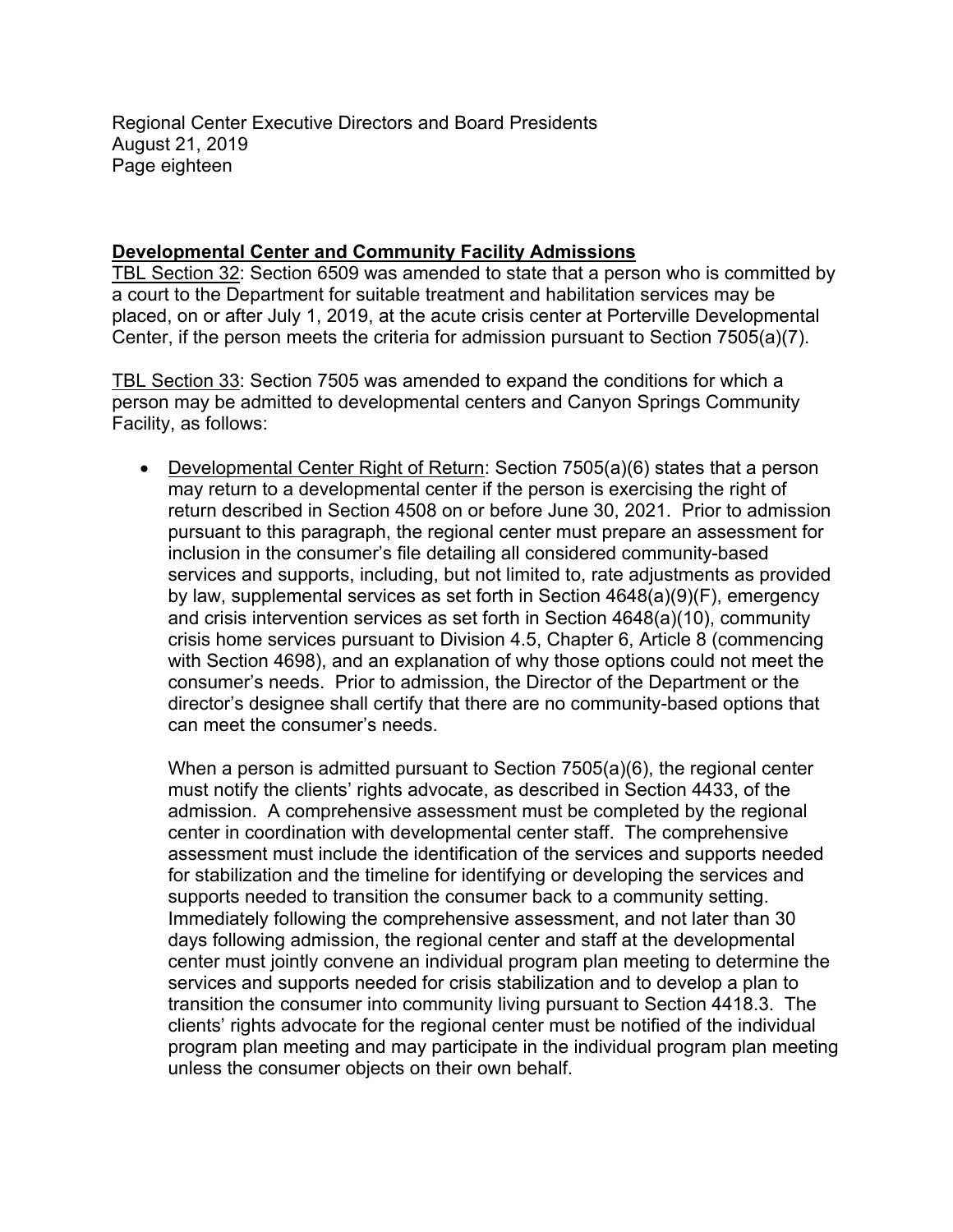Regional Center Executive Directors and Board Presidents August 21, 2019 Page nineteen

> Notwithstanding Section 4508, the population of consumers admitted pursuant to this paragraph shall not exceed five. An admission pursuant to this paragraph shall not extend beyond June 30, 2022.

*Implementation: If the regional center determines a community placement of a consumer who was placed on a provisional placement from a developmental center is at risk of failing, and the consumer is within the 12-month provisional placement period, the regional center must notify the appropriate regional resource development project. The regional resource development project will immediately arrange for an assessment of the situation, including visiting the consumer. The assessment must include determining barriers to continued successful integration, supports that can be provided to maintain the consumer in their community home, and additional recommendations pertinent to the situation. If the regional resource development project determines based on the assessment that the consumer cannot be safely served in the community, the Director of the Department or the director's designee will be notified. Prior to consideration of an admission to a state operated*  facility, the Director of the Department or the director's designee must certify that *there are no community-based options that can meet the consumer's needs.* 

 Porterville Developmental Center Court Commitment: Section 7505(a)(7) states that a person may be admitted to Porterville Developmental Center if that person is committed by a court to Porterville Developmental Center, pursuant to Division 6, Part 2, Chapter 2, Article 2 (commencing with Section 6500), due to an acute crisis, as described in Section 4418.7. The population of consumers admitted pursuant to this paragraph shall not exceed 10. An admission pursuant to this paragraph shall not extend beyond December 31, 2020, or upon the opening of the state-operated community acute crisis homes approved for development in the Budget Act of 2019.

*Implementation: If the regional center determines the community placement of a consumer is at risk of failing, and the consumer meets the acute crisis criteria as stated in Section 4418.7, the regional center may submit a request to the state operated acute crisis services at StarReferral@dds.ca.gov. The request must include the following information:* 

o *Cover letter with a description of the acute crisis situation, all alternatives that have been used to support the individual in the community including specific details on what resources have been attempted, other regional center resources that have been explored and the outcomes, the date the statewide specialized resource services database was accessed and the outcome, reflection that the regional center executive director has*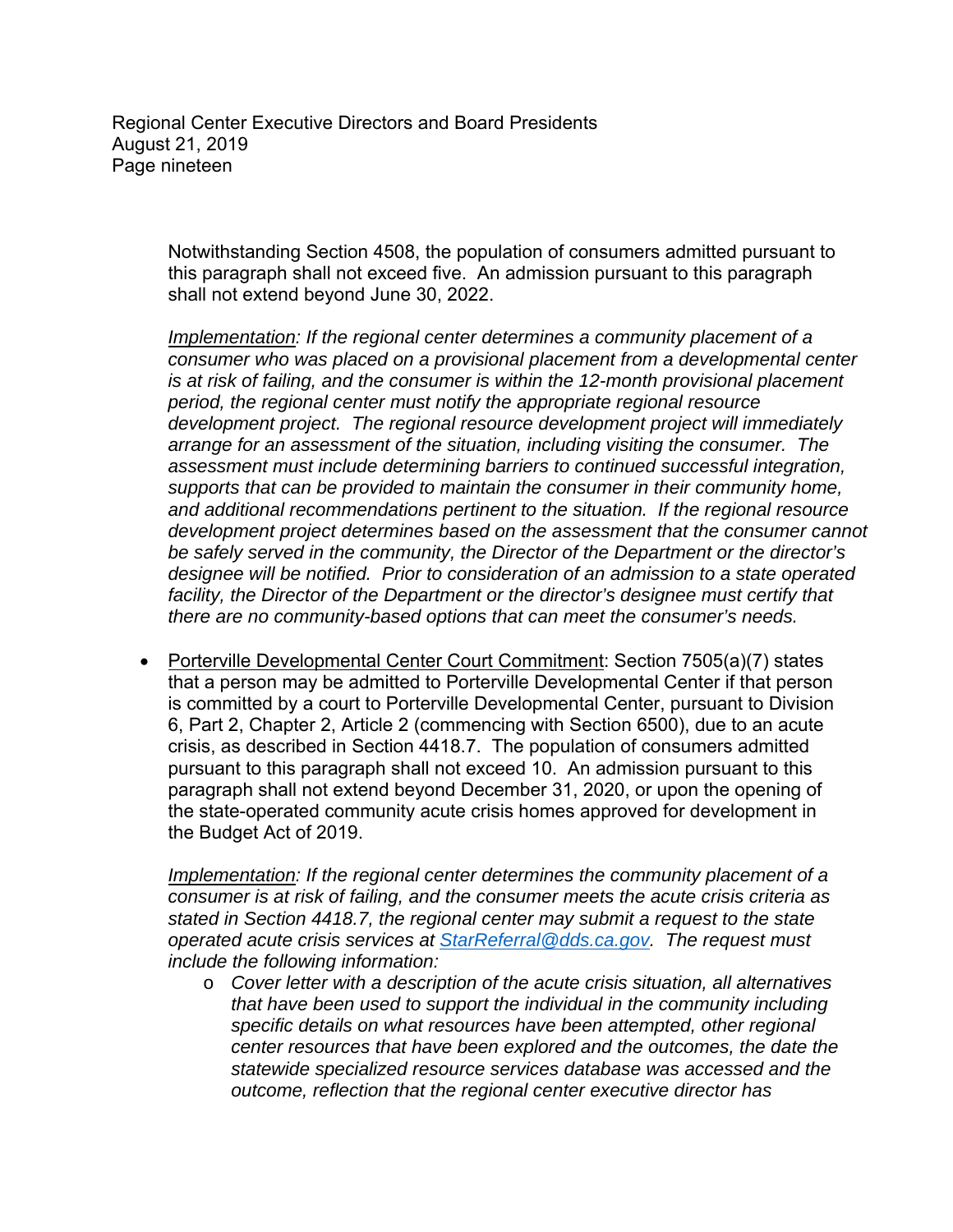Regional Center Executive Directors and Board Presidents August 21, 2019 Page twenty

> *approved the referral for crisis admission, and which Stabilization, Training, Assistance and Reintegration (STAR) home is to be considered (Southern STAR, Northern STAR or Desert STAR).*

- o *Completed DS 2518*
- o *Current psychological, psychiatric and/or behavioral assessment*
- o *Current Medi-Cal condition review (if the client's Medi-Cal status is an issue)*
- o *Current Client Development Evaluation Report*
- o *Most recent individual program plan*
- o *The date the client became eligible for regional center services*
- o *Any additional pertinent information that would assist in the assessment process*

*The appropriate STAR/regional resource development project will complete an assessment prior to consideration of an admission and the findings will be forwarded to the Director of the Department or the director's designee. Prior to any admission, the Director of the Department or the director's designee must certify that there are no community-based options that can meet the consumer's needs.* 

• Canyon Springs Community Facility Court Commitment: Section 7505(a)(5) was amended to state that a person who is currently admitted to either an acute psychiatric hospital or an acute crisis facility pursuant to Division 6, Part 2, Chapter 2, Article 2 (commencing with Section 6500) due to an acute crisis, as defined in Section 4418.7(d)(1), but who requires continued treatment to achieve stabilization and successful community transition, may be committed by a court on or before June 30, 2021, to Canyon Springs Community Facility pursuant to Division 6, Part 2, Chapter 2, Article 2 (commencing with Section 6500).

Prior to admission pursuant to this paragraph, the regional center must prepare an assessment for inclusion in the consumer's file detailing all considered community-based services and supports, including, but not limited to, rate adjustments as provided by law, supplemental services as set forth in Section 4648(a)(9)(F), emergency and crisis intervention services as set forth in Section 4648(a)(10), community crisis home services pursuant to Division 4.5, Chapter 6, Article 8 (commencing with Section 4698), and an explanation of why those options could not meet the consumer's needs. Prior to admission, the Director of the Department or the director's designee must certify that there are no community-based options that can meet the consumer's needs.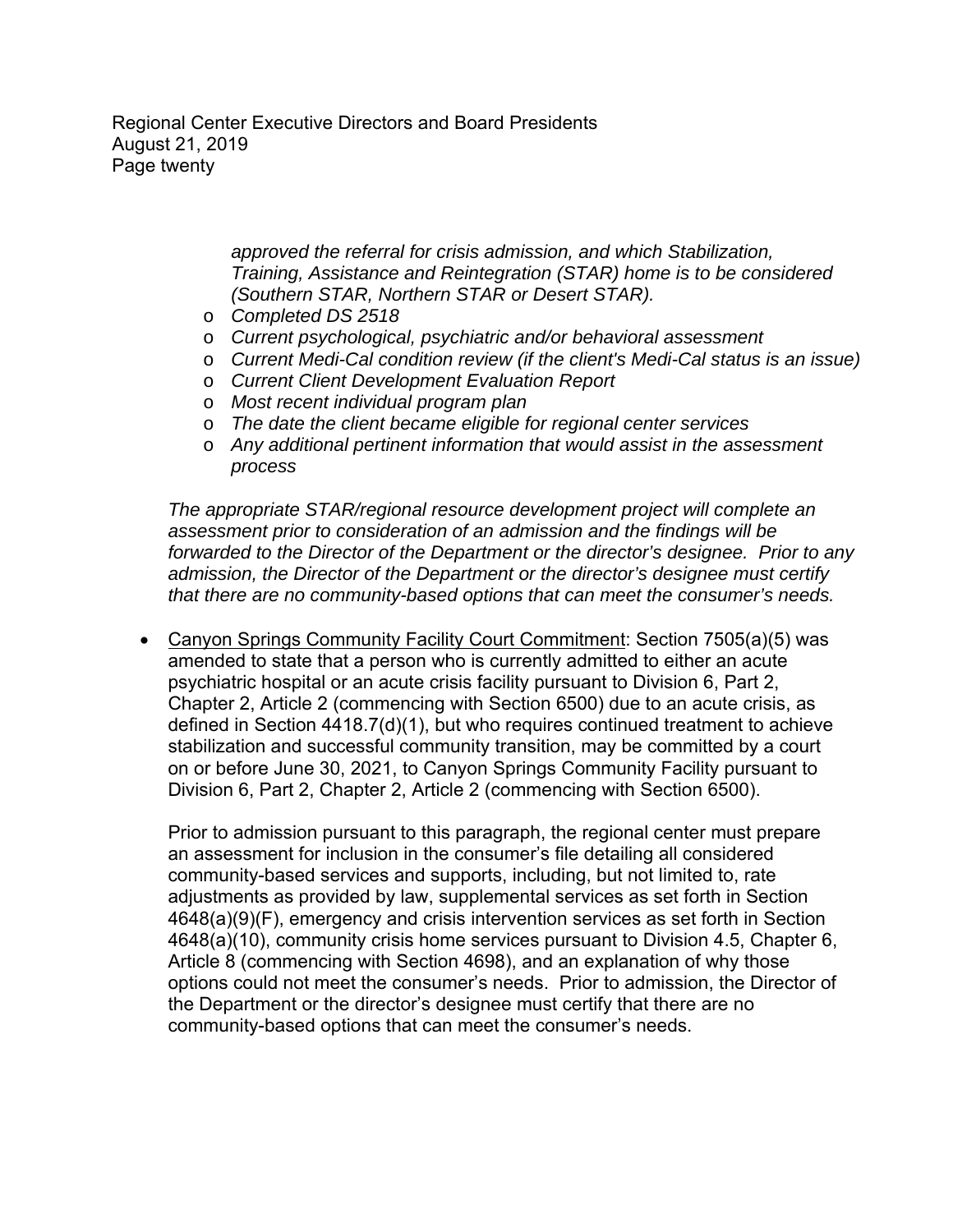Regional Center Executive Directors and Board Presidents August 21, 2019 Page twenty-one

> When a person is admitted, the regional center must notify the clients' rights advocate, as described in Section 4433, of the admission. A comprehensive assessment must be completed by the regional center in coordination with Canyon Springs Community Facility staff. The comprehensive assessment must include the identification of the services and supports needed for stabilization and the timeline for identifying or developing the services and supports needed to transition the consumer back to a community setting. Immediately following the comprehensive assessment, and not later than 30 days following admission, the regional center and staff at Canyon Springs Community Facility must jointly convene an individual program plan meeting to determine the services and supports needed for crisis stabilization and to develop a plan to transition the consumer into community living pursuant to Section 4418.3. The clients' rights advocate for the regional center must be notified of the individual program plan meeting and may participate in the individual program plan meeting unless the consumer objects on their own behalf.

The population of consumers admitted pursuant to Section 7505(a)(5) shall not exceed five. An admission shall not extend beyond June 30, 2022.

For purposes of Section 7505(a)(5), "acute psychiatric hospital" means a facility as defined in HSC Section 1250(b), including an IMD.

*Implementation: If the regional center determines that a consumer who is currently in either an acute psychiatric hospital or an acute crisis facility requires continued treatment to achieve stabilization and successful community transition, the regional center may submit a request to the state operated acute crisis services at StarReferral@dds.ca.gov. The request must include the following information:* 

- o *An assessment detailing all considered community-based services and supports, including, but not limited to, rate adjustments as provided by law, supplemental services as set forth in Section 4648(a)(9)(F), emergency and crisis intervention services as set forth in Section 4648(a)(10), and community crisis home services pursuant to Division 4.5, Chapter 6.*
- o *Completed DS 2518*
- o *Current psychological, psychiatric and/or behavioral assessment*
- o *Current Medi-Cal condition review (if the client's Medi-Cal status is an issue)*
- o *Current Client Development Evaluation Report*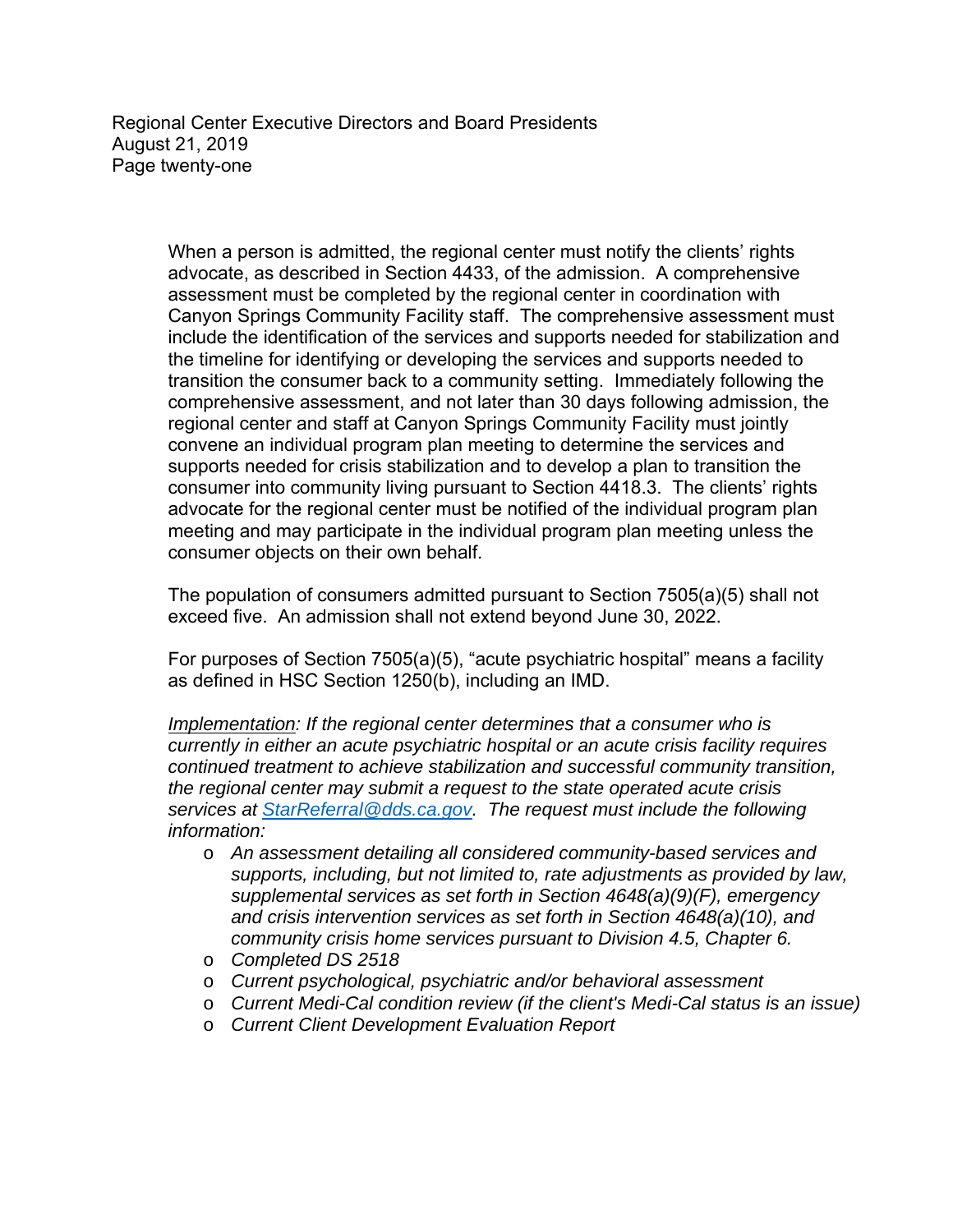Regional Center Executive Directors and Board Presidents August 21, 2019 Page twenty-two

- o *Most recent individual program plan*
- o *The date the client became eligible for regional center services*
- o *Any additional pertinent information that would assist in the assessment process*

*The Canyon Springs team/regional resource development project will complete an assessment prior to consideration of an admission and the findings will be forwarded to the Director of the Department or the director's designee. Prior to any admission, the Director of the Department or the director's designee must certify that there are no community-based options that can meet the consumer's needs.* 

### **Notification to the Clients' Rights Advocate**

TBL Section 29: Section 4696.3 was added to require regional centers to notify the clients' rights advocate, as described in Section 4433, of all consumers placed on an involuntary psychiatric hold or in a Lanterman-Petris-Short conservatorship pursuant to Section 5250, 5260, 5270.10, 5300, or 5350.

TBL Section 31: Section 6500 was amended to require the regional center to inform the clients' rights advocate, as described in Section 4433, when a petition for commitment is filed under this section and when a petition expires.

#### **Safety Net Plan Update**

TBL Section 6: Section 4474.16 was added to require the Department, on or before January 10, 2020, to submit to the Legislature an updated version of the safety net plan originally submitted pursuant to Section 4474.15(a). The updated plan must be developed in consultation with stakeholders and must evaluate the progress made to create a safety net, identify the further areas the stakeholder community suggests evaluating, and recommendations from the stakeholder community, and must consider new models of care for individuals whom private sector vendors cannot or will not serve.

*Implementation: The Department will schedule meetings in summer and fall 2019 to consult with and obtain input from stakeholders, including consumers and families, the Developmental Services (DS) Task Force – Safety Net Workgroup, Disability Rights California, regional centers and others to update the Safety Net Plan. The DS Task Force – Safety Net Workgroup is scheduled to meet on August 22, 2019.* 

## **Report to the Legislature on Indicators to Track the Delivery of Services**

TBL Section 8: Section 4519.2(a) was added to require the Department, through the DS Task Force, to identify key indicators to track the regional center system's delivery of services. These indicators must include both local and statewide measures and must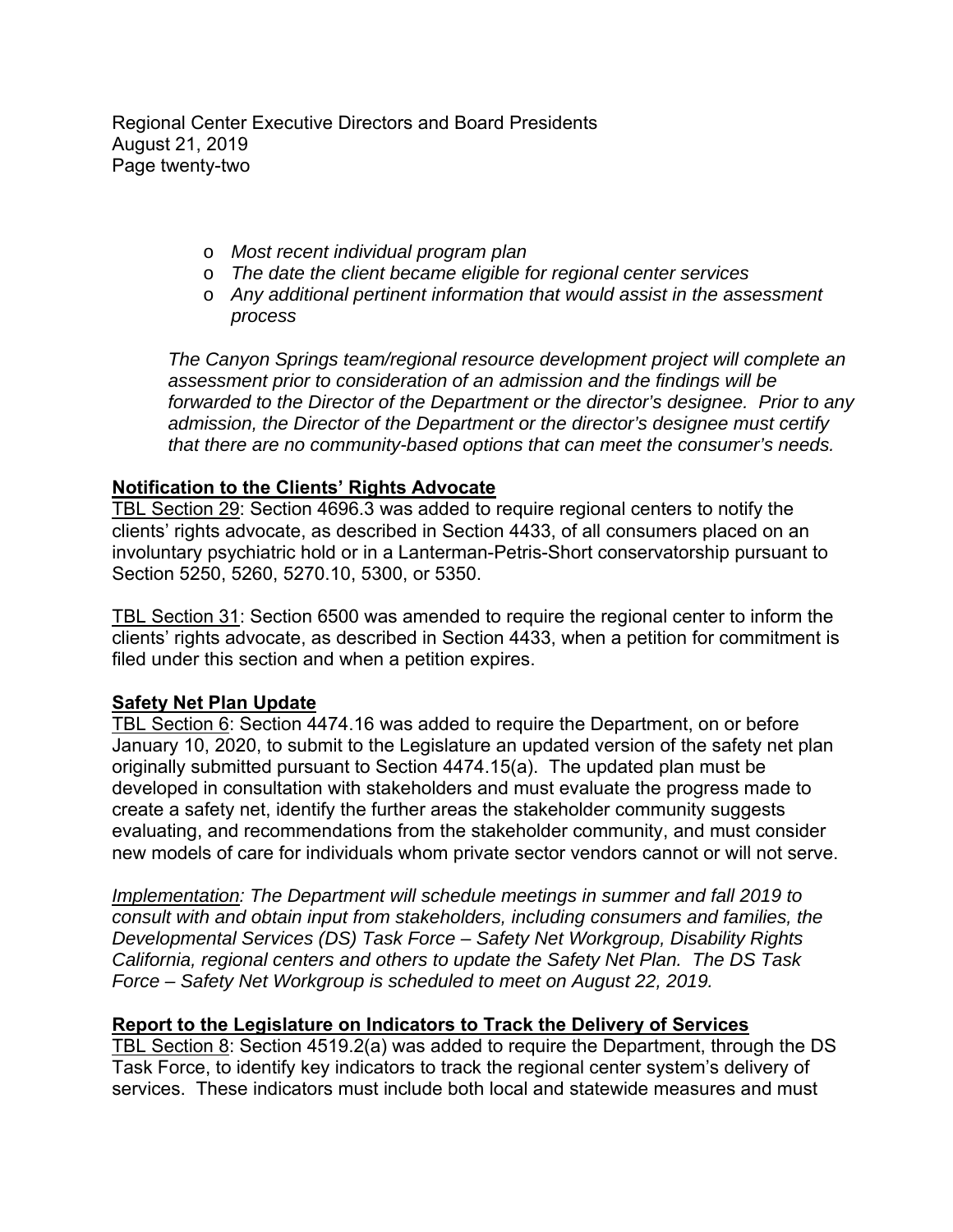Regional Center Executive Directors and Board Presidents August 21, 2019 Page twenty-three

include a recommendation for analysis and follow-up of any concerning trends, as well as a plan for reporting of best practices for use statewide. The Department, with stakeholder input, must also identify recommendations for measuring and improving outcomes for consumers. Goals for system improvement include enhancement of customer service for consumers and their families, facilitation of enhanced communication between regional centers and the state, and identification and dissemination of best practices for service providers. The Department must report these recommended indicators, best practices and recommendations for analysis to the Legislature no later than January 10, 2021.

*Implementation: The Department held a DS Task Force meeting in July 2019 to introduce a reorganization effort to enhance membership and focus on TBL requirements. This includes a new membership application, the inclusion of additional representation to enhance the diversity of the DS Task Force, and restructuring existing DS Task Force Workgroups into stand-alone DS Workgroups looking at various subjects, to include recommendations to improve quality assurance and regional center transparency and improving outcomes.* 

#### **System Reforms Stakeholder Meetings**

TBL Section 9: Section 4519.4 was added to require the Department, beginning in the summer of 2019, to consult with a broad and balanced group of stakeholders, including, but not limited to, representatives of the DS Task Force, the Rates Workgroup of the DS Task Force, legislative staff from the fiscal and relevant policy committees of the Legislature, the Legislative Analyst's Office, the Association of Regional Center Agencies, the State Council on Developmental Disabilities, the Department of Rehabilitation, and Disability Rights California to discuss system reforms, including fiscal reforms, to better serve consumers with developmental disabilities. The focus of this discussion shall be on how to create a sustainable, innovative, cost-effective, consumer-focused, and outcomes-based service delivery system.

For purposes of implementing this section, the Department must do all of the following:

- Consider a wide variety of perspectives of consumers, families, and service providers to discuss the potential outcomes associated with different approaches to system reform.
- Engage with consumers, families, and service providers across different geographic regions of the state, including urban and rural areas, and from diverse racial and ethnic backgrounds, consumer age groups, consumer diagnoses, and service categories.
- Identify key consumer outcomes and measurable targets to be achieved through these reforms, as informed by the stakeholder process.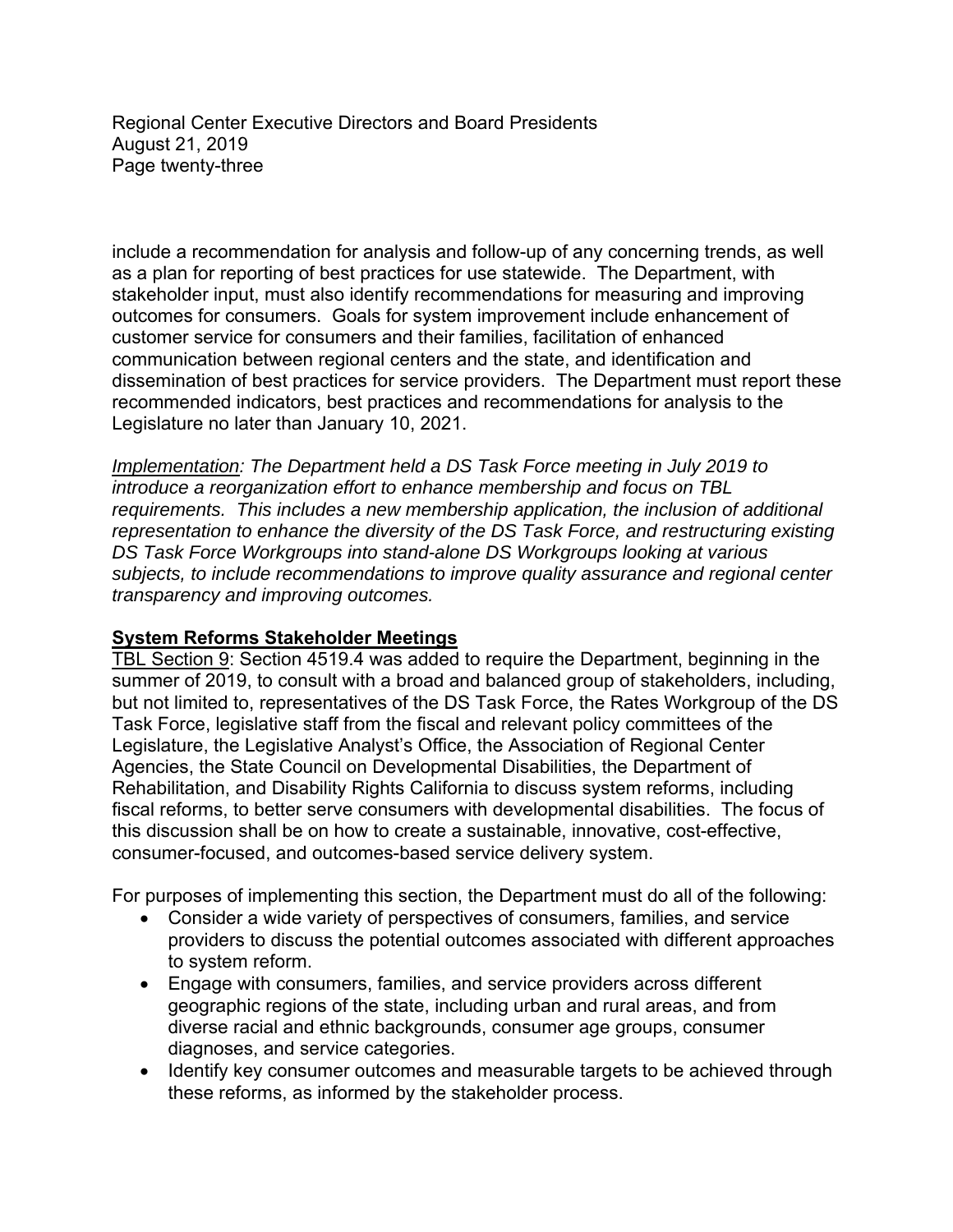Regional Center Executive Directors and Board Presidents August 21, 2019 Page twenty-four

- Evaluate compliance with federal rules relating to home and community-based services, and how the Department plans to redesign services that are not compliant with these rules.
- Discuss how feedback may be collected about the reforms, and how this information may be used to make changes to, and adapt, the system over time.

The Department must report on the progress of these efforts during the 2020-21 budget hearing process. By October 1, 2019, the Department must post to its internet website a summary of public comments, departmental responses to those comments, and any appropriate and necessary changes to the rate models contained in the rate study, submitted pursuant to Section 4519.8.

*Implementation: The Department held a DS Task Force meeting in July 2019 to introduce a reorganization effort to enhance membership and focus on TBL requirements. This includes a new membership application, the inclusion of additional representation to enhance the diversity of the DS Task Force, and restructuring existing DS Task Force Workgroups into stand-alone DS Workgroups looking at various subjects, to include system and fiscal reforms, outcome measures, compliance with federal home and community-based services rules, and the rate study.* 

## **Quarterly Briefings to the Legislature**

TBL Section 7: Section 4474.17 was added to require the Department, beginning after January 1, 2020, to provide the Legislature, in its quarterly briefings with the Department, information on some or all of the following topics:

- Consumer health and safety, including safety net and crisis services.
- The person-centered approach to planning, coordinating, delivering, and receiving services, including caseload ratio updates, compliance with home- and community-based services rules, competitive integrated employment, and housing supports.
- Quality outcomes for consumers.
- Efforts to identify and reduce disparities in regional center services.
- Community development through community placement plans and community resource development plans, by regional center, and difficulties or issues in the provision of services or development of resources.
- Implementation of any rate changes pending and being implemented.
- Status, efforts, and outcomes related to the Department's headquarters reorganization structure.
- Regional center accountability, transparency, and oversight efforts.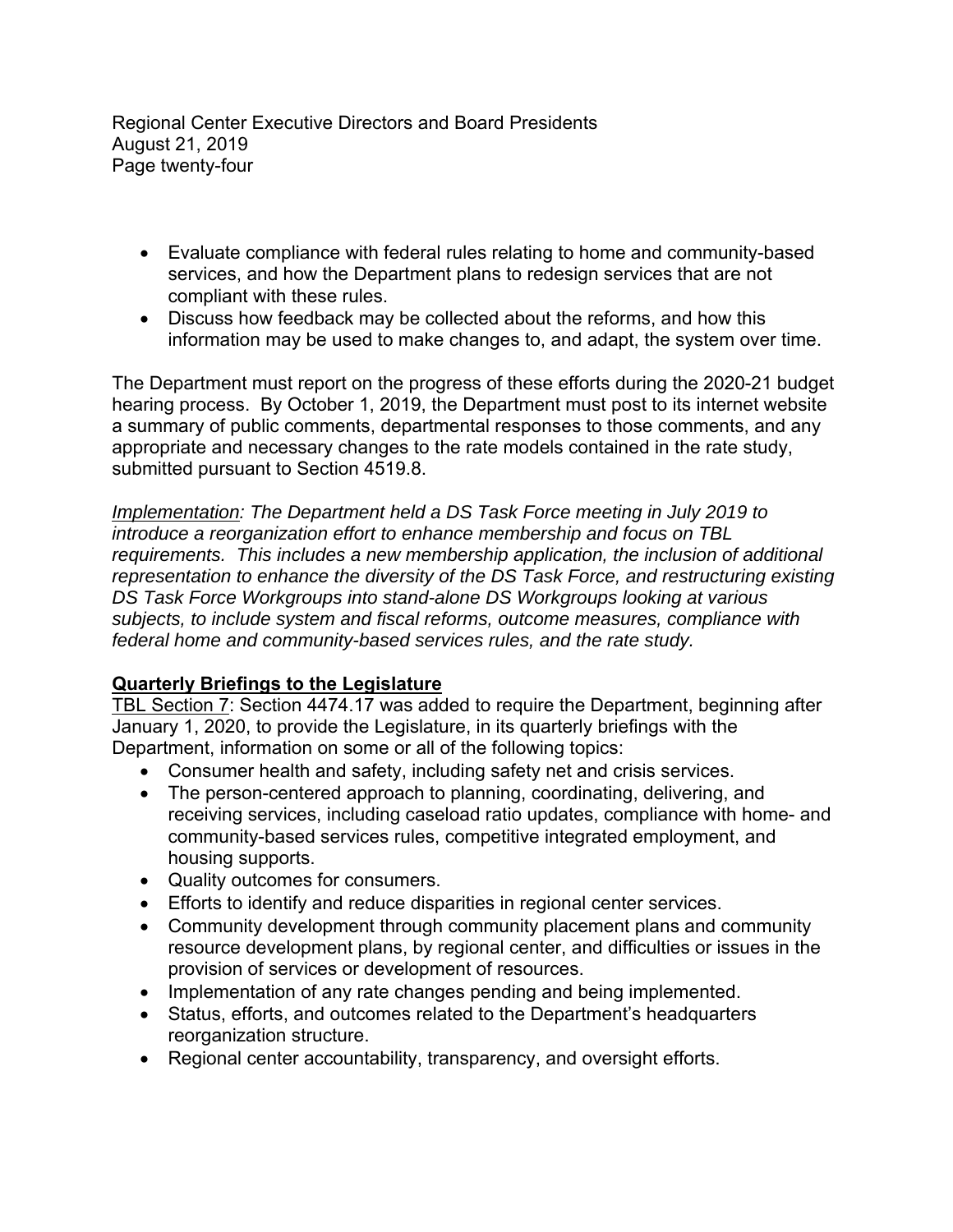Regional Center Executive Directors and Board Presidents August 21, 2019 Page twenty-five

If you have any questions regarding this correspondence, please contact me or LeeAnn Christian at (916) 653-3208 or leeann.christian@dds.ca.gov.

Sincerely,

*Original signed by:* 

BRIAN WINFIELD Chief Deputy Director

**Enclosure** 

cc: Regional Center Board Members via Board Presidents Regional Center Administrators Regional Center Community Services Directors Regional Center Directors of Consumer Services Association of Regional Center Agencies Disability Rights California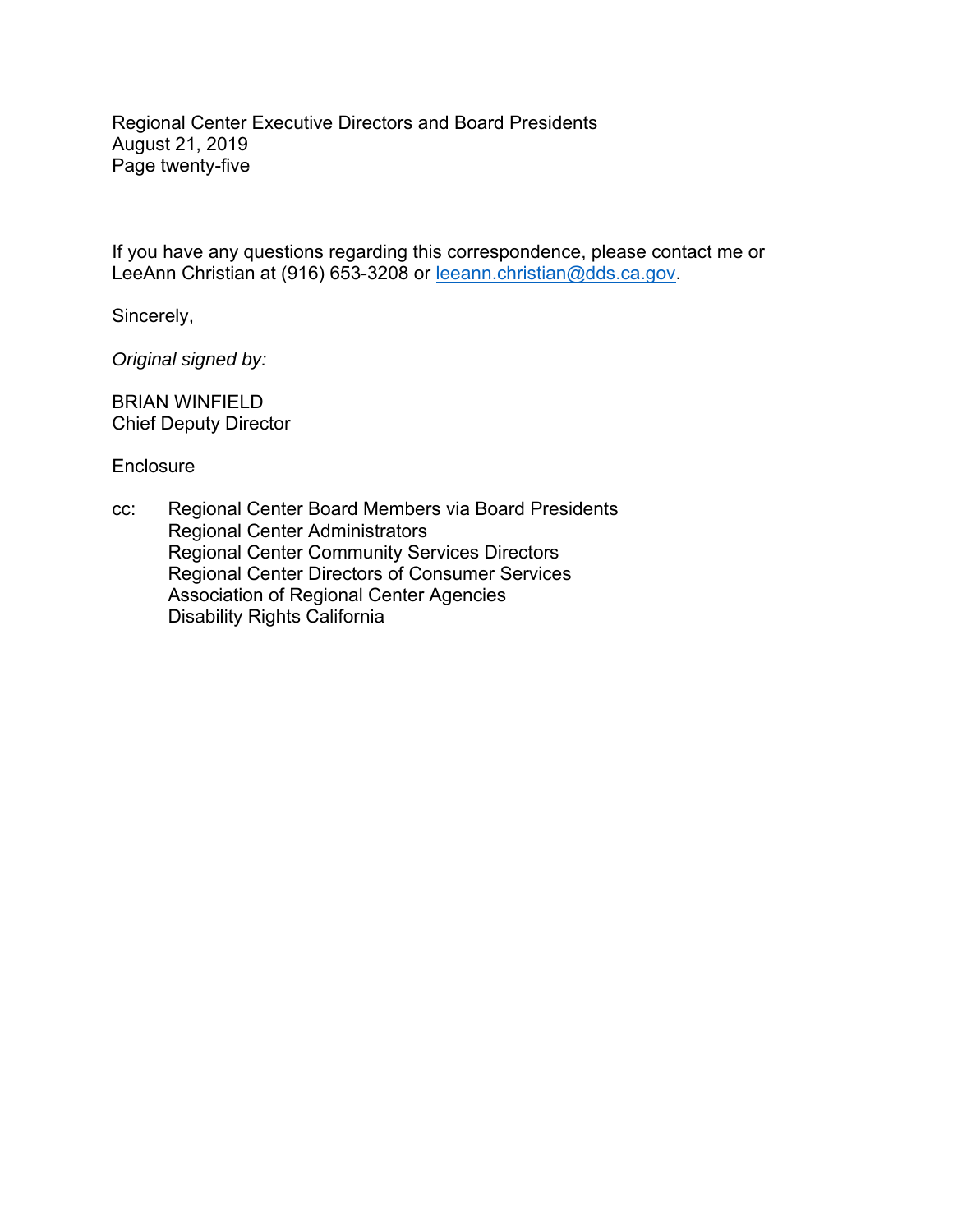#### **DEPARTMENT OF DEVELOPMENTAL SERVICES**  1600 NINTH STREET, Room 320, MS 3-9

 TTY (916) 654-2054 (For the Hearing Impaired) SACRAMENTO, CA 95814 (916) 654-1958



August 12, 2019

## TO: REGIONAL CENTER EXECUTIVE DIRECTORS AND BOARD PRESIDENTS

#### SUBJECT: CALENDAR YEAR 2020 PERFORMANCE CONTRACT GUIDELINES

#### INTRODUCTION

for the calendar year (CY) 2020 annual performance contract.<br><u>GUIDELINES</u> Welfare & Institutions (W&I) Code section 4629(c) requires the contracts with regional centers to include annual performance objectives. Performance objectives must be developed through a public process as described in the Department of Developmental Services' (Department) guidelines. This document contains the guidelines and timelines

Regional centers must adhere to relevant statute and the Department's guidelines when developing their CY 2020 performance contract.

 ▪ **Community Involvement:** Regional centers shall develop annual performance objectives through meaningful participation with their local communities. The Department for review and approval. Regional centers should also engage their developed public policy measures. If the regional center decides to include a regional center shall conduct at least one public meeting, with ten (10) calendar days advance notice, where participants can provide input on the performance objectives and shall use focus groups or surveys to collect information from the community. See Enclosure B, Statement of Assurances, for additional required components of the public process. Each regional center must provide a Statement of Assurances signed by the Executive Director, to confirm adherence to the public process requirements when submitting their CY 2020 Performance Contract to the local communities in the consideration and development of any optional locallylocally-developed public policy measure, a description of the baseline information or how it will be obtained must be included, as well as a description of how progress will be evaluated to ensure a positive impact on individuals and/or their families.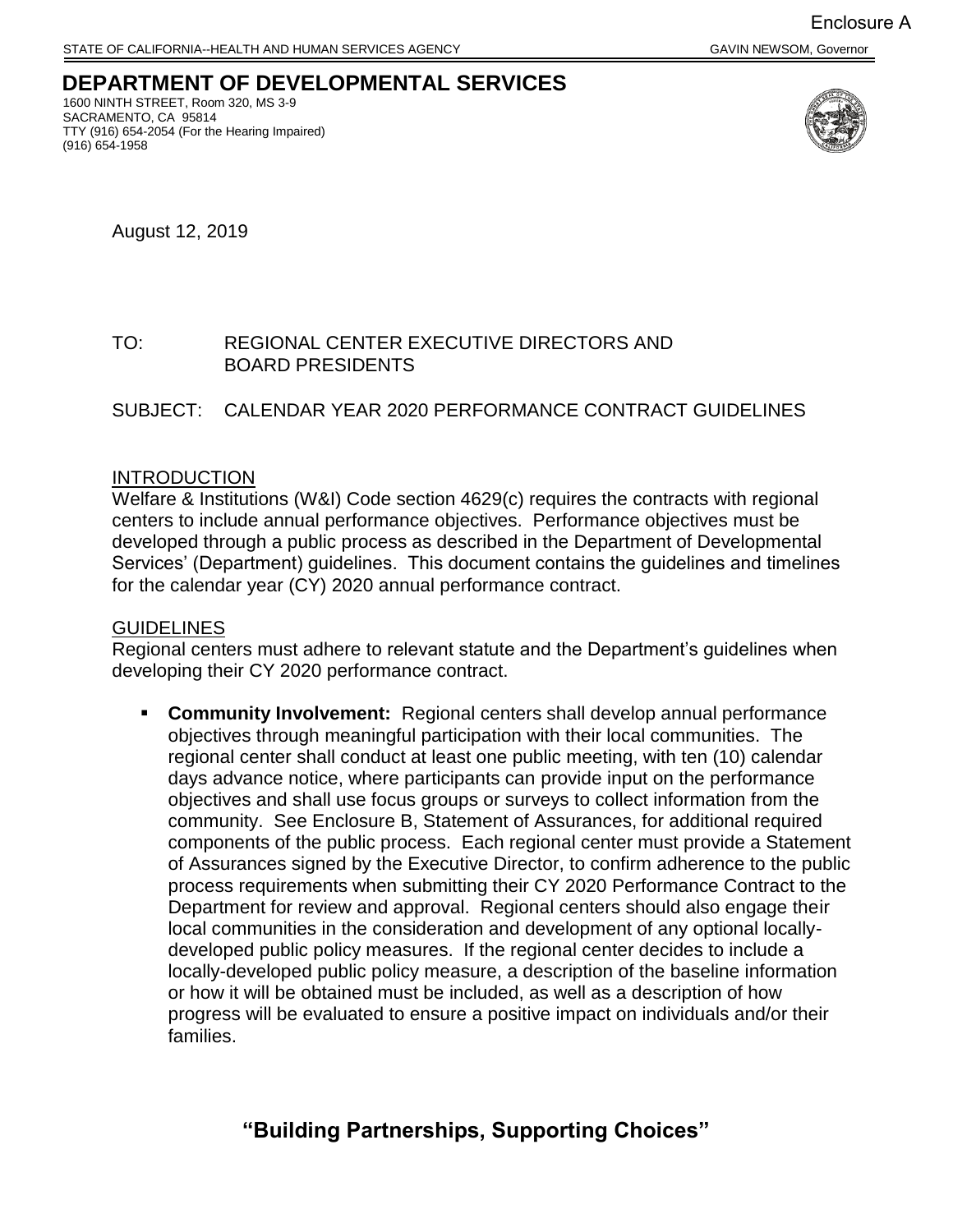Regional Center Executive Directors and Board Presidents August 12, 2019 Page two

 **Minimum Information Required:** The following information must be submitted for review before the Department's approval of the regional center's annual performance contract:

- Activities developed with input from the local community that address each of the required public policy measures identified in Enclosure A, Pages 1-5.
- in Enclosure A, Page 6. The inclusion of activities is optional. ■ Compliance measures as indicated in the Department's guidelines identified
- Statement of Assurances, Enclosure B, signed by the Executive Director.
- Please note, the compliance measure "Accuracy of Purchase of Service Projections" is no longer required.

 **Disparity Measures:** Regional centers' annual performance objectives must measure Enclosure A, Page 4. These measures rely on purchase of service data for the their CY 2019 performance contracts. Regional centers may also choose one or more measurement methodologies in Enclosure A, Page 5. progress in reducing disparities and improving equity in purchase of service expenditures consistent with W&I Code section 4519.5. To address these efforts, for CY 2019, the Department required regional centers to choose two measures from the list provided in measurement methodology. For continuity in measuring progress, regional centers' CY 2020 performance contracts must contain the same two disparity measures used in of the disparity measures that rely on data from National Core Indicators for the

**Employment Measures:** In 2017, W&I Code section 4629 was amended, requiring regional centers to include annual performance objectives that measure progress in implementing the Employment First Policy, pursuant to W&I Code section 4869. These performance objectives may include, but are not limited to, measures addressing both of the following:

- **E** Establishment of local partnership agreements between regional centers, local educational agencies, and the Department of Rehabilitation districts.
- **The provision of information to individuals regarding the Employment First Policy,** opportunities for employment, and available supports to achieve integrated competitive employment.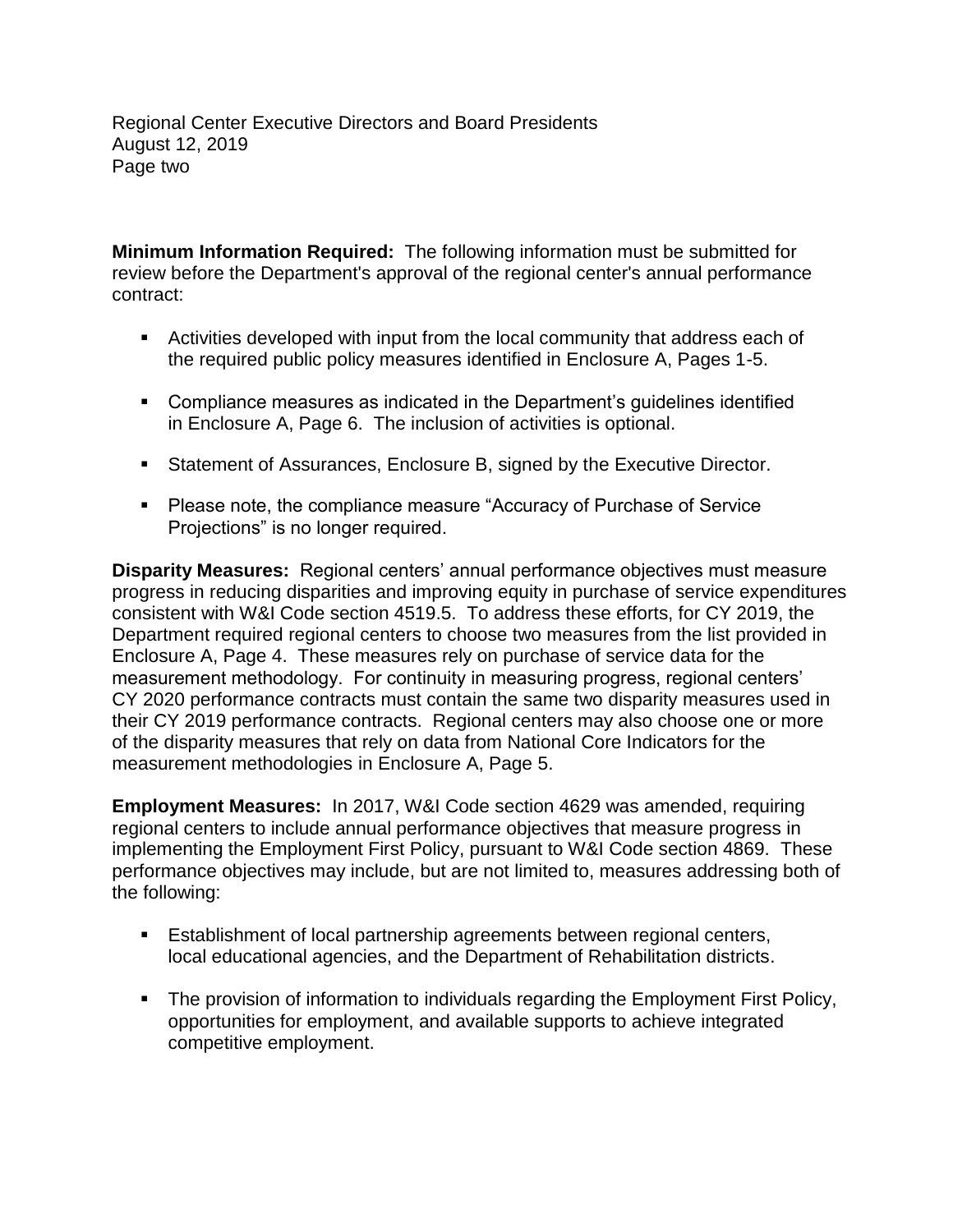Regional Center Executive Directors and Board Presidents August 12, 2019 Page three

Measures related to employment are included in Enclosure A, Pages 2 and 3. Regional center performance contracts must include all nine measures, as well as activities developed with input from the local community.

 **CY 2019 Year-End Reports:** Regional centers are responsible for providing any locally- evaluated. Please specify the source of your performance data. developed public policy measures and associated data, by which progress can be

 center's status on compliance measures. Draft performance contract year-end reports will be provided to regional centers for input prior to finalizing. The Department will provide performance contract year-end reports to each regional center, displaying baseline and year-end data, for public policy measures and the regional

Regional centers must review draft data and insert applicable regional center information on the draft performance contract year-end reports, then return the reports to the Department for final review and approval. Regional centers should not alter the Department-issued, year-end reports beyond inserting information where indicated.

**New Requirements in Developmental Services Budget Trailer Bill, Senate Bill 81**:

 objectives and outcomes. Regional centers must inform the Department that a meeting has been scheduled at least 30 days prior to the meeting. Notice of the meetings must within 90 days of the meeting, per W&I Code section 4629 (f). Beginning May 1, 2020, and annually thereafter, each regional center's governing board must hold one or more public meetings regarding its prior year's contract performance also be posted on the regional center's internet website at least 30 days prior to the meeting and must be sent to regional center individuals and families and individual stakeholders at least 30 days prior to the meeting. Each regional center's governing board must report to the Department regarding the outcomes of each public meeting

## **Timelines:**

| November 1, 2019:  | Regional centers submit their CY 2020 Performance<br>Contract to the Department.                                                                     |
|--------------------|------------------------------------------------------------------------------------------------------------------------------------------------------|
| January 31, 2020:  | Regional centers submit their locally-developed public<br>policy measures listed in the CY 2019 Year-End report to<br>the Department, if applicable. |
| February 28, 2020: | Department provides draft CY 2019 Year-End reports to<br>regional centers.                                                                           |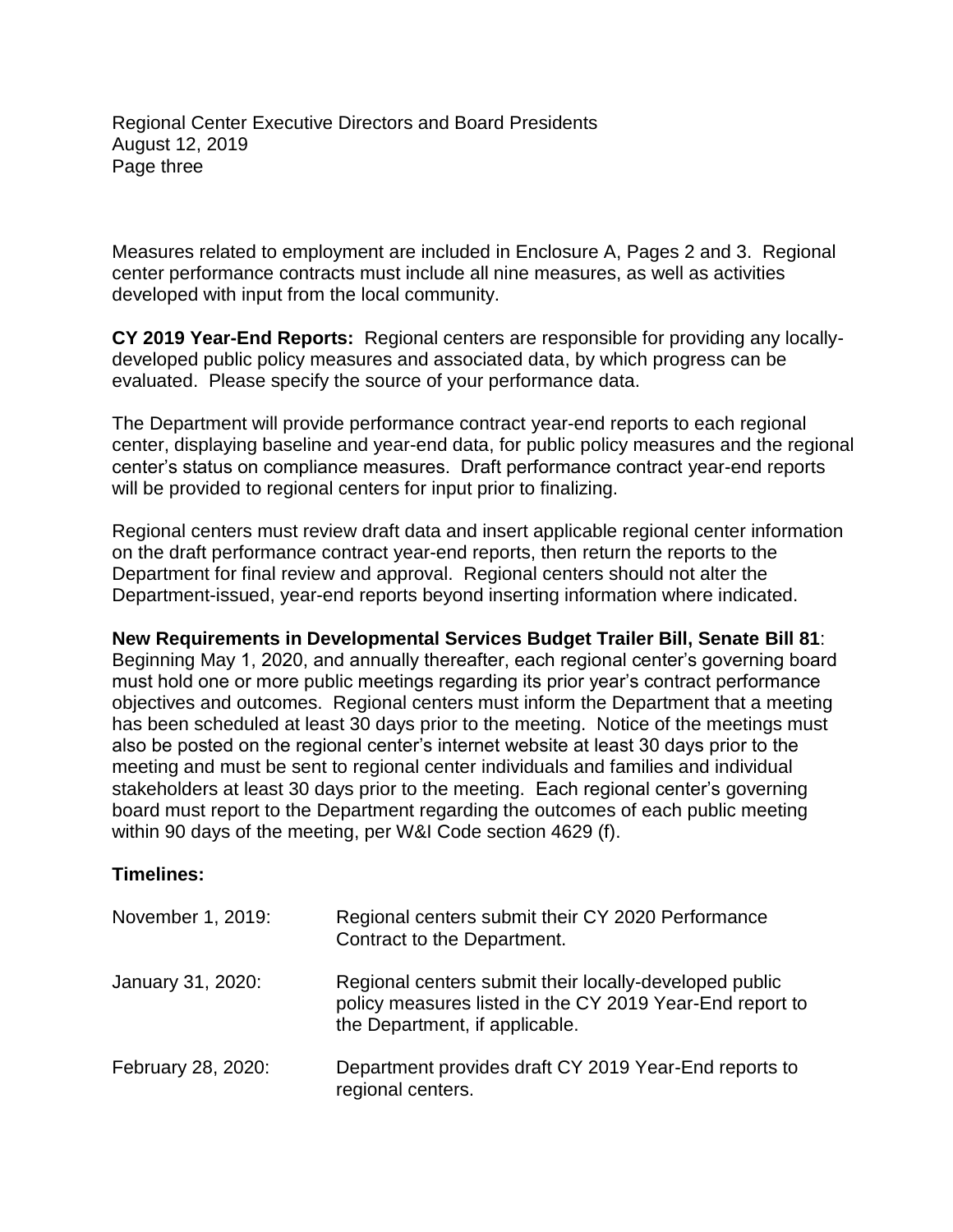Regional Center Executive Directors and Board Presidents August 12, 2019 Page four

| March 17, 2020:    | Department and regional centers post final CY 2019 Year-<br>End reports on their websites.                                                                            |
|--------------------|-----------------------------------------------------------------------------------------------------------------------------------------------------------------------|
| After May 1, 2020: | Regional center governing board shall hold one or more<br>public meetings regarding its prior year's (e.g., CY 2019)<br>contract performance objectives and outcomes. |

#### **Please email all performance contract correspondence to:**

#### **Maxine Milam Department of Developmental Services [maxine.milam@dds.ca.gov](mailto:maria.pena@dds.ca.gov)**

 **Revisions:** Revisions to an approved performance contract must be submitted to the Department in writing.

 **Data Generation:** Semiannually, the Department provides Client Master File (CMF), Department (EDD) data for relevant public policy and compliance measures. Mid-year (June) data will be provided by July 15, and year-end (December) data will be provided (June) data will be provided by July 15, and year-end (December) data will be provided<br>by January 15. Draft data will be provided one month prior to the dates above to facilitate an annual survey of regional centers in October. PIP and CIE incentive payments data will be provided annually with the issuance of the draft year-end report by the end of Client Development Evaluation Report (CDER), and Employment Development regional center input prior to finalizing. Data regarding the Paid Internship Program (PIP) and Competitive Integrated Employment (CIE) incentive payments will be collected during February.

 **Dispute Resolution:** Within ten (10) calendar days of receipt of the mid-year and/or or disagreements with the data provided by the Department. The Department will review year-end draft data, the regional center shall notify the Department of any data issues the information submitted by the regional center and inform the regional center of the outcome of the review within 30 days. If the regional center disagrees with the Department's determination, the regional center may take action as referenced in W&I Code section 4632.

 **Evaluation Criteria for Regional Center Performance:** The Department will review policy and compliance measures. There are two categories for assessing regional center each regional center's baseline and year-end performance data for the statewide public performance: statewide indicators applicable to all regional centers, and local indicators developed by a regional center that are unique to that regional center.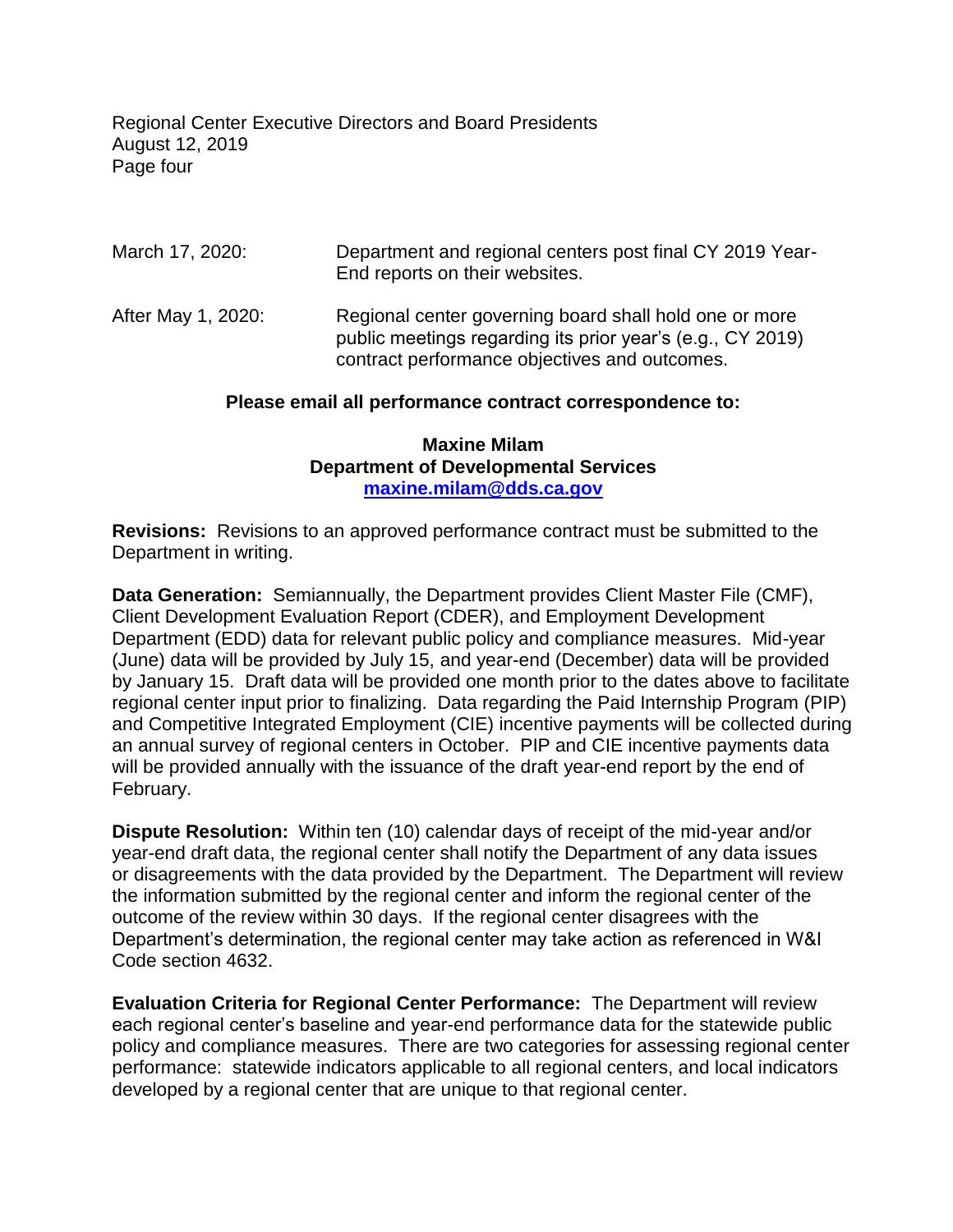Regional Center Executive Directors and Board Presidents August 12, 2019 Page five

 A regional center is considered to have successfully achieved a performance objective upon demonstrating the following:

- **EXEL Statewide Indicator:** When any one of the following three criteria is met for the respective objective:
	- 1. The performance objective has improved over the prior year's baseline;
	- 2. The performance objective exceeds the statewide average; or,
	- 3. The performance objective equals a standard that has been defined by the Department.
- **EXECT** Local Indicator: When the locally-developed public policy objective has improved over the prior year's baseline.

If you have questions regarding performance contracts and/or the performance contract process, please contact Maxine Milam, Assistant Chief, Office of Community Operations, at (916) 654-2177, or by email, at [maxine.milam@dds.ca.gov.](mailto:maxine.milam@dds.ca.gov)

Sincerely,

*Original signed by:* 

LEEANN CHRISTIAN Deputy Director Community Services Division

**Enclosures** 

cc: Regional Center Administrators Regional Center Chief Counselors Regional Center Community Services Directors Association of Regional Center Agencies State Council on Developmental Disabilities Brian Winfield, Department of Developmental Services Patti Mericantante, Department of Developmental Services Ernie Cruz, Department of Developmental Services Mary Hernandez, Department of Developmental Services Rapone Anderson, Department of Developmental Services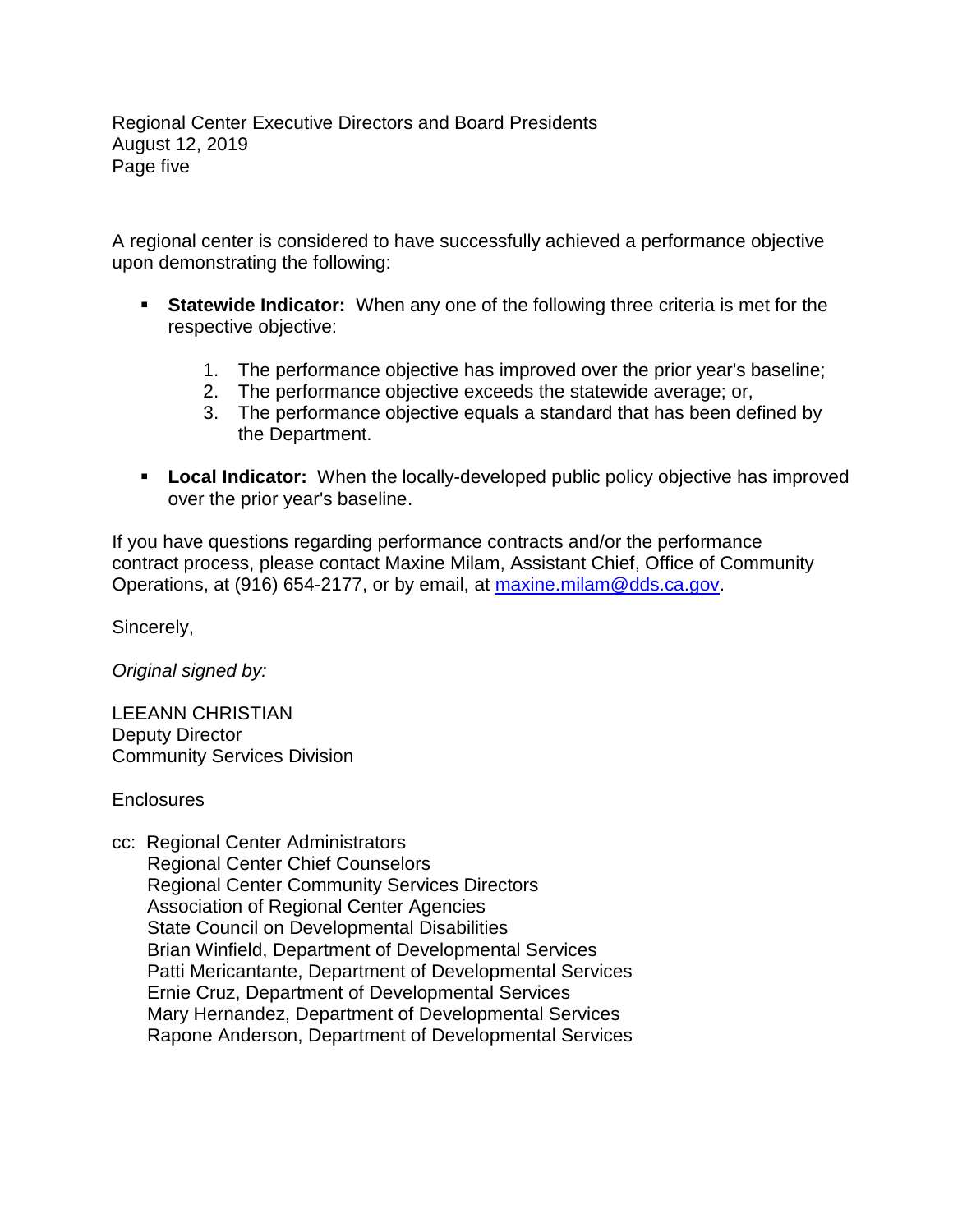# *Public Policy Performance Measures (Required)*

| <b>Measure</b>                                                                         | <b>Measurement Methodology</b>                                                                                                                                                                                                  |
|----------------------------------------------------------------------------------------|---------------------------------------------------------------------------------------------------------------------------------------------------------------------------------------------------------------------------------|
| Number and percent of regional center caseload<br>in Developmental Center.             | CMF status code 8                                                                                                                                                                                                               |
| Number and percent of minors residing with<br>families.                                | CMF residence code data for status 1 and 2 minors (< 18 years old) residing:<br>In own home<br>$\bullet$<br>In foster home<br>With guardian                                                                                     |
| Number and percent of adults residing in<br>independent living.                        | CMF residence code data for status 2 adults (18 years old and above) residing in independent<br>living.                                                                                                                         |
| Number and percent of adults residing in<br>supported living.                          | CMF residence code data for status 2 adults (18 years old and above) residing in supported<br>living.                                                                                                                           |
| Number and percent of adults residing in adult<br>Family Home Agency homes.            | CMF residence code data for status 2 adults (18 years old and above) residing in Adult Family<br>Home Agency homes.                                                                                                             |
| Number and percent of adults residing in family<br>homes (home of parent or guardian). | CMF residence code data for status 2 adults (18 years old and above) residing in family homes<br>(home of parent or guardian).                                                                                                  |
| Number and percent of adults residing in home<br>settings.                             | CMF residence code data for status 2 adults (18 years old and above) residing in:<br>Independent living<br>$\bullet$<br>Supported living<br>$\bullet$<br>Adult Family Home Agency homes<br>Family homes                         |
| Number and percent of minors living in facilities<br>serving $> 6$ .                   | CMF residence code data for status 1 and 2 minors residing in following facilities serving $> 6$ :<br><b>ICF/DD</b><br>$\bullet$<br>ICF/DD-H<br>ICF/DD-N<br><b>SNF</b><br><b>CCF</b><br>$\bullet$                               |
| Number and percent of adults living in facilities<br>serving $> 6$ .                   | CMF residence code data for status 2 adults residing in following facilities serving > 6:<br><b>ICF/DD</b><br>$\bullet$<br>ICF/DD-H<br>ICF/DD-N<br><b>SNF</b><br>CCF (Residential Care Facilities for the Elderly not included) |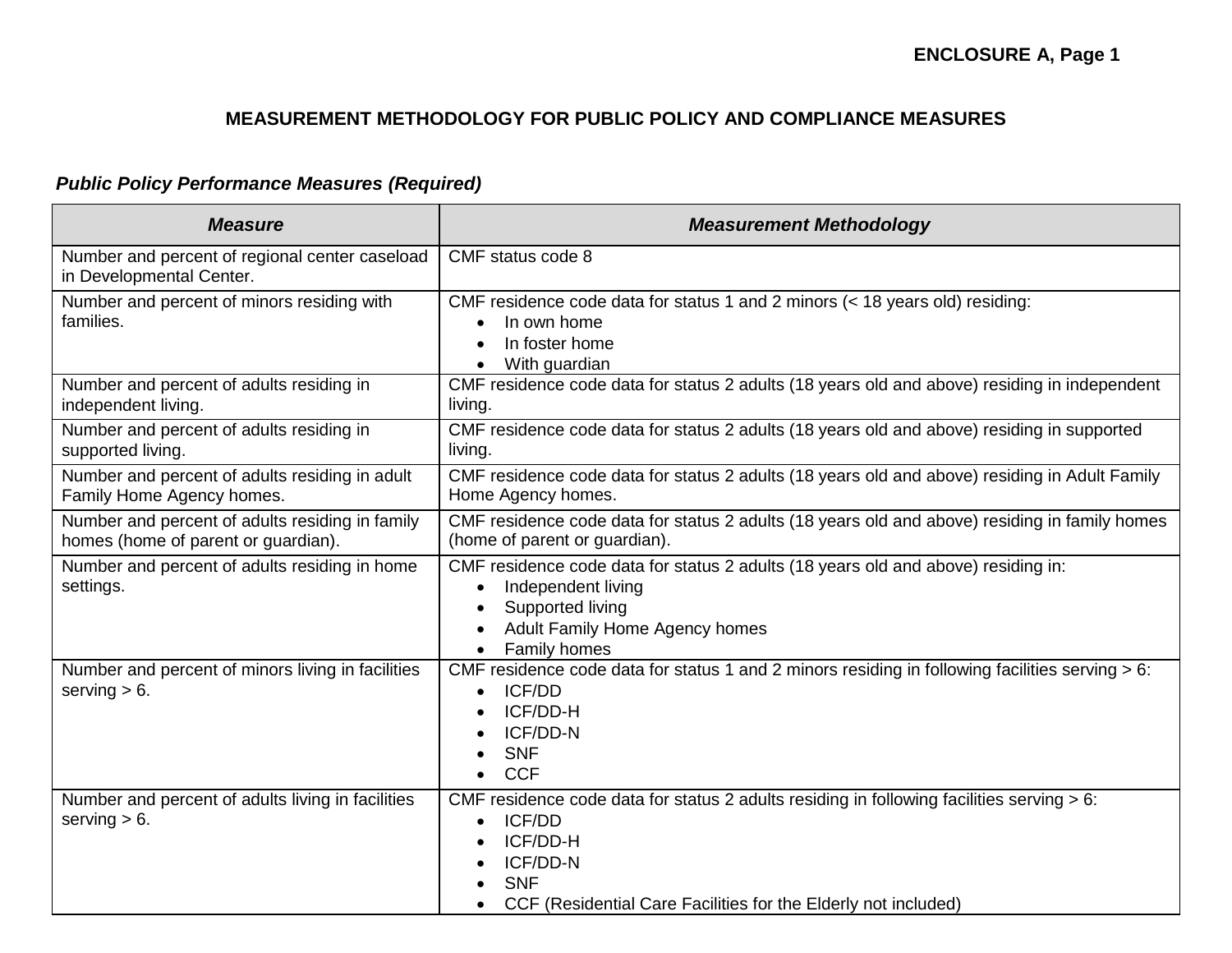# *Public Policy Performance Measures – Employment (Required)*

| <b>Measure</b>                                                                                                                                          | <b>Measurement Methodology*</b>                                                                                                                       | <b>Frequency</b> |
|---------------------------------------------------------------------------------------------------------------------------------------------------------|-------------------------------------------------------------------------------------------------------------------------------------------------------|------------------|
| Number and percentage of individuals ages 16-64<br>with earned income.                                                                                  | Employment Development Department (EDD) data-<br>changes in number and percentage of individuals ages<br>16-64 with earned income as reported to EDD. | Annual           |
| Average annual wages for individuals ages 16-64.                                                                                                        | EDD data-average annual wages as reported to EDD for<br>individuals ages 16-64.                                                                       | Annual           |
| Annual earnings of individuals ages 16-64 compared<br>to all people with disabilities in California.                                                    | EDD data-individuals wage data compared to all people<br>with disabilities in California.                                                             | Annual           |
| Number of adults who entered in competitive<br>integrated employment following participation in a<br>Paid Internship Program.                           | Data collected manually from service providers by<br>regional centers.                                                                                | Annual           |
| Percentage of adults who entered in competitive<br>integrated employment following participation in a<br>Paid Internship Program.                       | Data collected manually from service providers by<br>regional centers.                                                                                | Annual           |
| Average hourly or salaried wages and hours worked<br>per week for adults who participated in a Paid<br>Internship Program during the prior fiscal year. | Data collected manually from service providers by<br>regional centers.                                                                                | Annual           |
| Average wages and hours worked for adults engaged<br>in competitive integrated employment on behalf of<br>whom incentive payments have been made.       | Data collected manually from service providers by<br>regional centers.                                                                                | Annual           |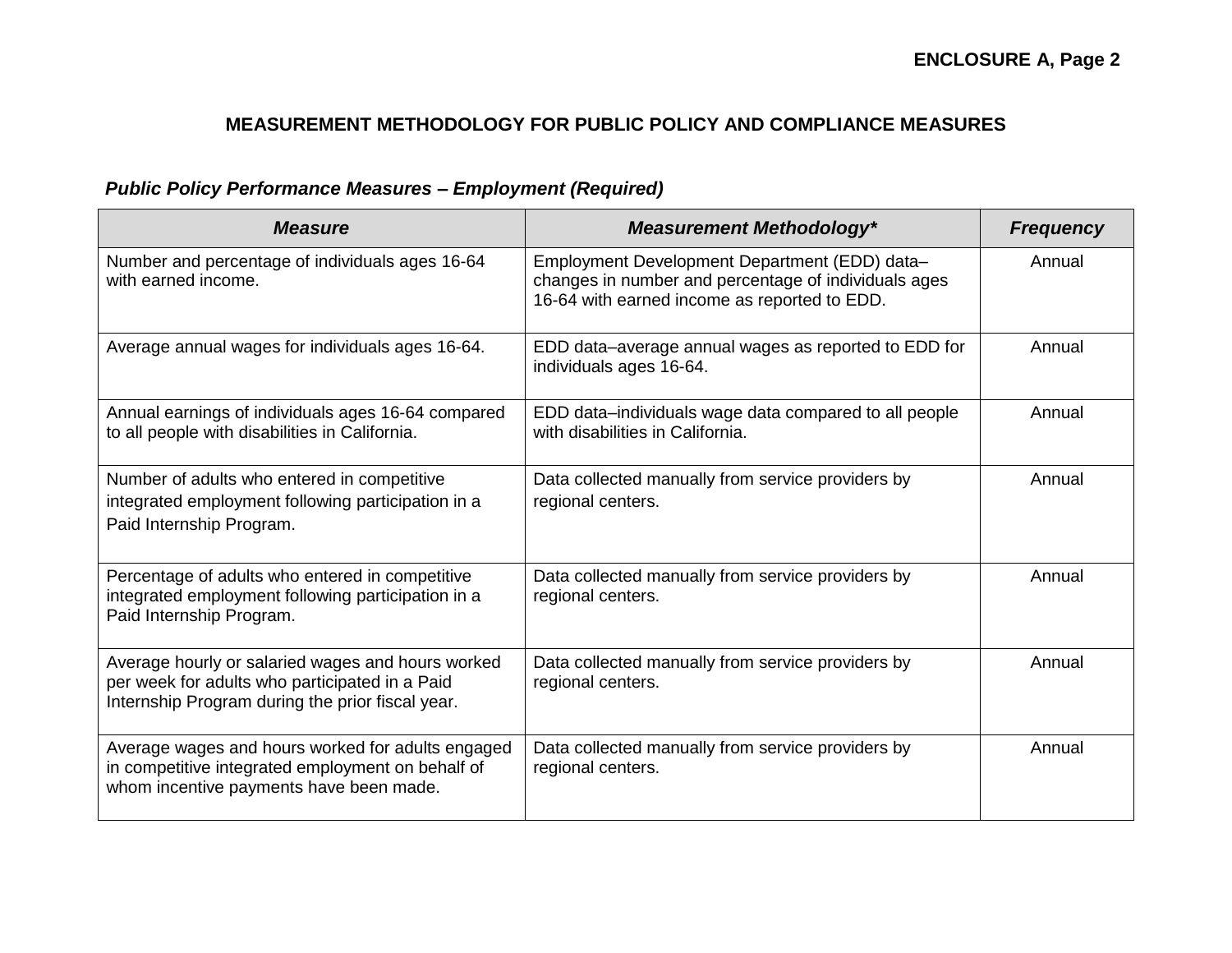### *Continued Public Policy Performance Measures – Employment (Required)*

| <b>Measure</b>                                                                                        | <b>Measurement Methodology*</b>                                                                                                  | <b>Frequency</b> |
|-------------------------------------------------------------------------------------------------------|----------------------------------------------------------------------------------------------------------------------------------|------------------|
| Total number of \$1000, \$1250 and \$1500 incentive<br>payments made for the fiscal year.             | Data collected manually from service providers by<br>regional centers.                                                           | Annual           |
| Percentage of adults who reported having competitive<br>integrated employment as a goal in their IPP. | National Core Indicators (NCI) Survey - Yes/No/Don't<br>Know<br>Individual has community employment as a goal in<br>his/her IPP. | Three-year cycle |

 \* EDD data reflect wages reported to EDD for the purpose of unemployment insurance reporting. There is a limitation of the data, as some people have contract earnings that may be unreported.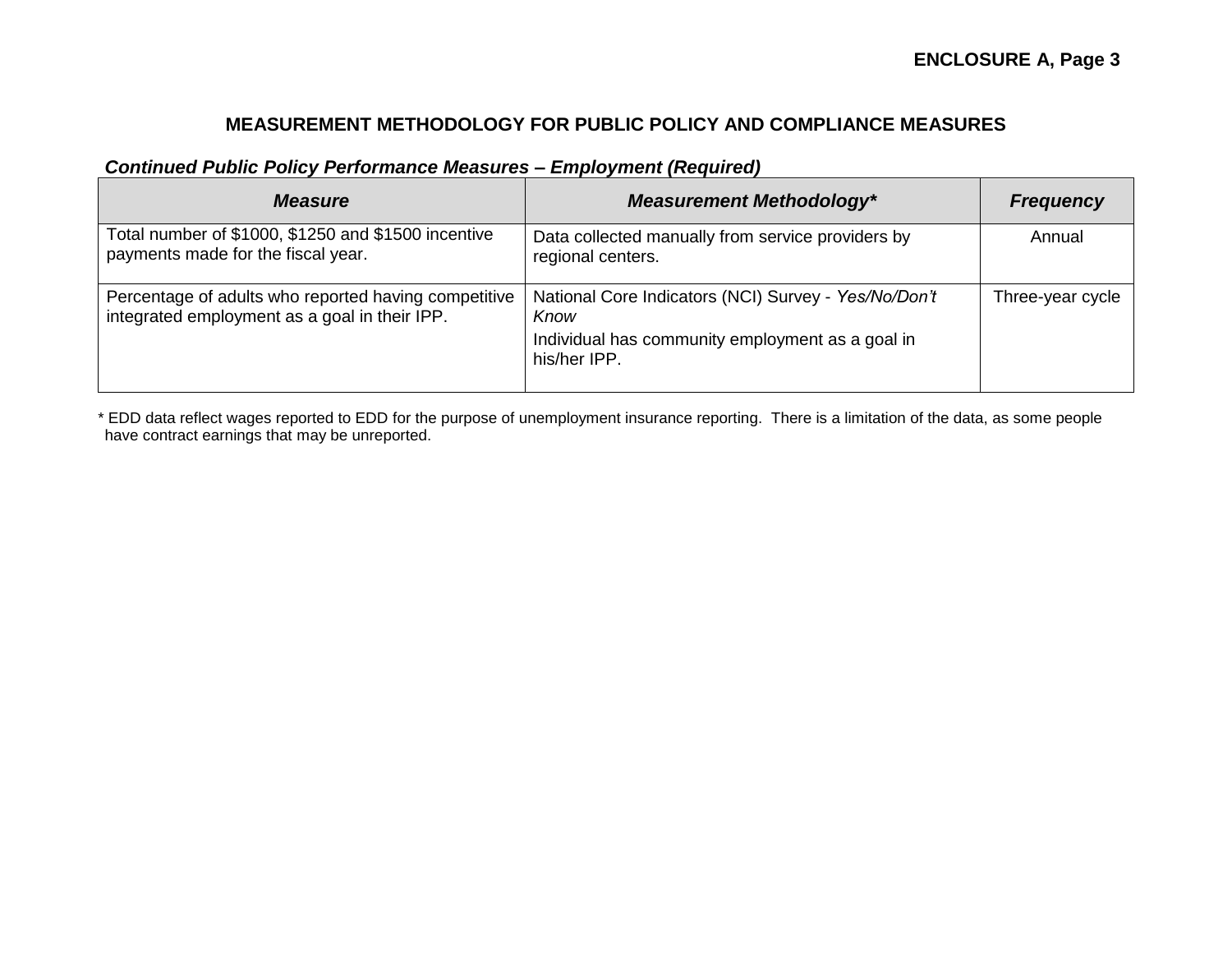#### *Public Policy Performance Measures – Reducing Disparities and Improving Equity in Purchase of Service Expenditures (Two Required)*

| <b>Measure</b>                                                                                                                                                                                    | <b>Measurement Methodology</b>                                                           |
|---------------------------------------------------------------------------------------------------------------------------------------------------------------------------------------------------|------------------------------------------------------------------------------------------|
| Indicator showing the relationship between annual<br>authorized services and expenditures by<br>individual's residence type and ethnicity.                                                        | Prior fiscal year (FY) purchase of service data and CMF; regional center generated data. |
| Percent of total annual purchase of service<br>expenditures by individual's ethnicity and age:<br>Birth to age two, inclusive<br>Age three to 21 years, inclusive<br>Age twenty-two and older     | Prior FY purchase of service data and CMF.                                               |
| Number and percent of individuals receiving only<br>case management services by age and ethnicity:<br>Birth to age two, inclusive<br>Age three to 21 years, inclusive<br>Age twenty-two and older | Prior FY purchase of service data and regional center caseload data.                     |
| Per capita purchase of service expenditures by<br>individual's primary language (for primary<br>languages chosen by 30 or more consumers only).                                                   | Prior FY purchase of service data and CMF.                                               |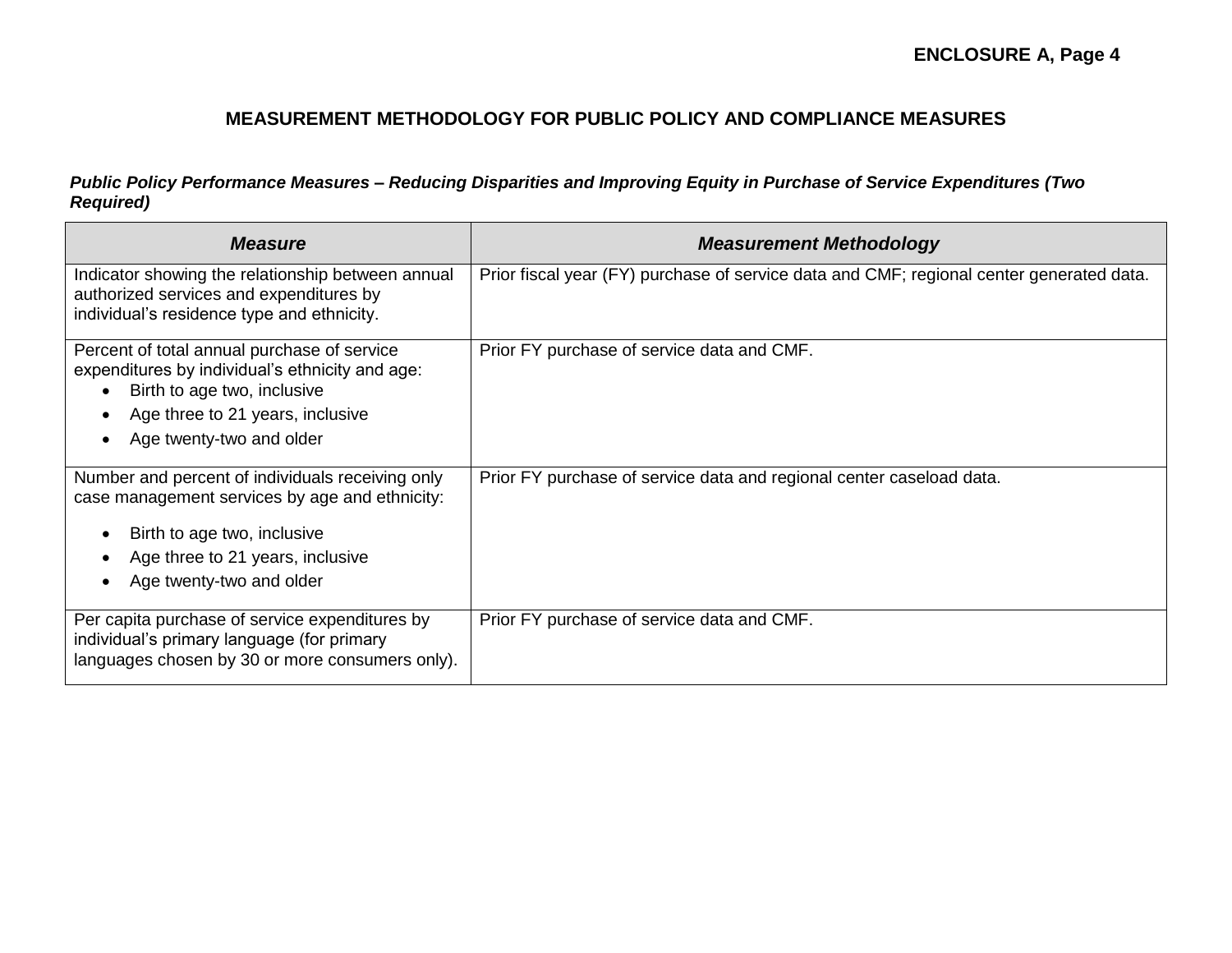*Measures Related to Reducing Disparities and Improving Equity in Purchase of Service Expenditures (Optional)* 

| <b>Measure</b>                                                                                                               | <b>Measurement Methodology*</b>                                                                                                                                                                |
|------------------------------------------------------------------------------------------------------------------------------|------------------------------------------------------------------------------------------------------------------------------------------------------------------------------------------------|
| Number and percent of individuals, by                                                                                        | NCI data:                                                                                                                                                                                      |
| race/ethnicity, who are satisfied with the services                                                                          | Child Family Survey: FY 12/13, FY 15/16 and FY 18/19                                                                                                                                           |
| and supports received by the family and family                                                                               | Adult Family Survey: FY 10/11, FY 13/14, FY 16/17 and FY 19/20                                                                                                                                 |
| member.                                                                                                                      | Family Guardian Survey: FY 10/11, FY 13/14, FY 16/17 and FY 19/20                                                                                                                              |
| Number and percent of individuals, by<br>race/ethnicity, whose IPP/IFSP includes all of the<br>services and supports needed. | NCI data:<br>Child Family Survey: FY 12/13, FY 15/16 and FY 18/19<br>Adult Family Survey: FY 13/14, FY 16/17 and FY 19/20<br>Family Guardian Survey: FY 10/11, FY 13/14, FY 16/17 and FY 19/20 |
| Number and percent of families, by race/ethnicity,                                                                           | NCI data:                                                                                                                                                                                      |
| who report that services have made a difference                                                                              | Child Family Survey: FY 10/11, FY 16/17 and FY 19/20                                                                                                                                           |
| in helping keep their family member at home.                                                                                 | Adult Family Survey: FY 15/16, FY 18/19 and 21/22                                                                                                                                              |

\* Measurement Methodology: NCI data is specific to the FYs in which the surveys are conducted. It may take up to two years after the survey year for NCI data to become available. All other data is available annually for the prior FY.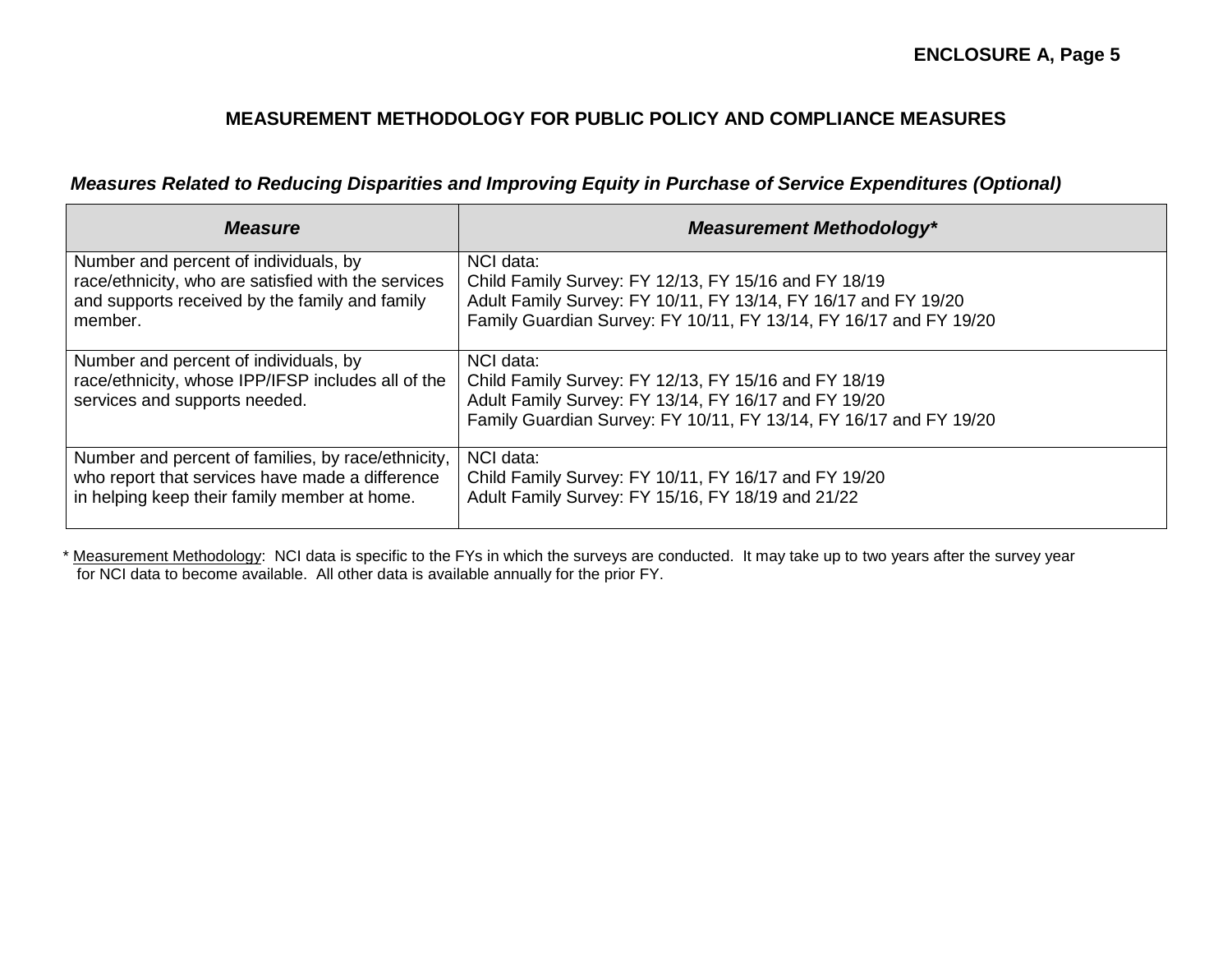### *Compliance Measures*

| <b>Measure</b>                                                                      | <b>Measurement Methodology</b>                                           |
|-------------------------------------------------------------------------------------|--------------------------------------------------------------------------|
| Unqualified independent audit with no material<br>finding $(s)$ .                   | Yes/No-based on regional center independent audit findings.              |
| Substantial compliance with the Department<br>fiscal audit.                         | Yes/No-based on the Department internal document criteria.               |
| Operates within operations budget.                                                  | Yes/No—actual expenditures plus late bills do not exceed OPS budget.     |
| Certified to participate in Home and<br>Community-Based Services Waiver.            | Yes/No—based on most recent waiver monitoring report.                    |
| Compliance with Vendor Audit Requirements<br>per contract, Article III, Section 10. | Yes/No—based on documentation regional center reports to the Department. |
| <b>CDER/ESR Currency</b>                                                            | Status 1 and 2 on CMF with current CDER or ESR.                          |
| Intake/assessment and IFSP timelines<br>(ages 0-2).                                 | Early Start Report.                                                      |
| Intake/assessment timelines for individuals<br>ages 3 or older.                     | CMF—calculated by subtracting the status date from the CMF date.         |
| IPP Development (W&I Code requirements)                                             | Biennial the Department review per W&I Code section 4646.5(c)(3).        |
| IFSP Development (Title 17 requirements)                                            | Early Start Report.                                                      |